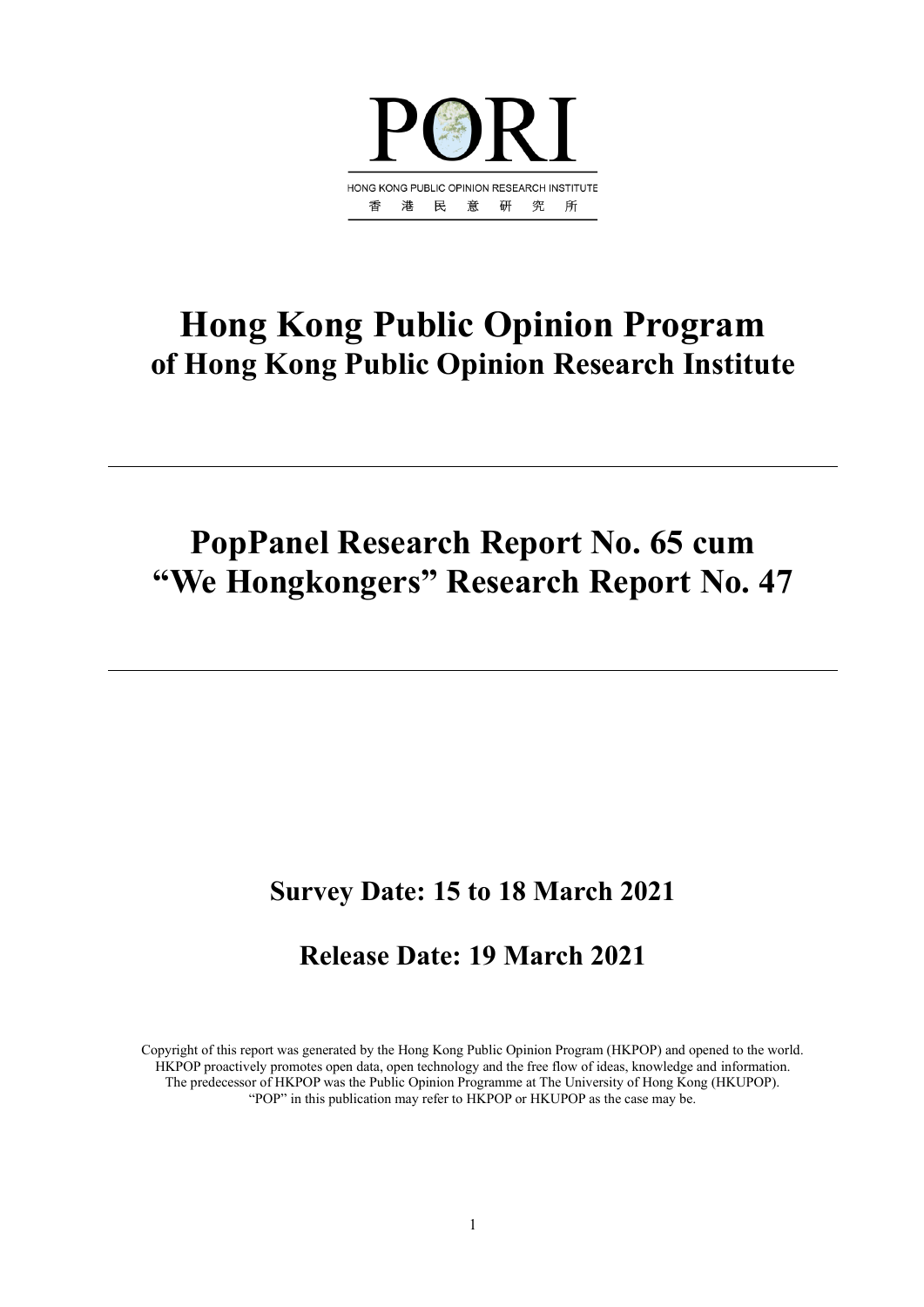#### **Research Background**

"We Hongkongers" is an initiative advocated by Hong Kong Public Opinion Program (HKPOP) of Hong Kong Public Opinion Research Institute (HKPORI), with the support of many members of the civic society. With reference to the petition website "We the People" hosted by the White House of the United States, "We Hongkongers" aims to reflect public sentiment by conducting scientific research on any issues raised by Hong Kong citizens: https://www.pori.hk/wehongkongers\_factsheet\_20191017\_chi.

"We Hongkongers" Project officially started on 17 October 2019, in the form of intensive rolling surveys. A total of 12 reports were published as of 23 December 2019. In mid-May 2020, in response to the rapid changes in Hong Kong's political and public sentiment, HKPOP redeveloped the "We Hongkongers" Project. Coupled with the rapid development of the "HKPOP Panel" established by PORI in July 2019, PORI decided to launch the "We Hongkongers Panel Survey" to further strengthen interaction with the public and as well as collect and analyze public opinion and there are 29 reports in total. In January 2021, PORI redeveloped the "We Hongkongers" Project again to strengthen the cooperation with non-governmental organizations, civil society organizations, concern groups and professional organizations, and the results will be released in the form of mini-forums to initiate policy discussions.

This report also represents Report No. 65 under HKPOP Panel survey series, as well as Report No. 47 under the "We Hongkongers" Project Series. The theme of this report is "Migration Tide in Hong Kong".

HKPOP sent out emails to all panel members at the beginning of the survey, inviting them to fill in the questionnaire at the designated online platform. Members were allowed to make repeated submissions, while only the last submission of each individual member would be used for analysis.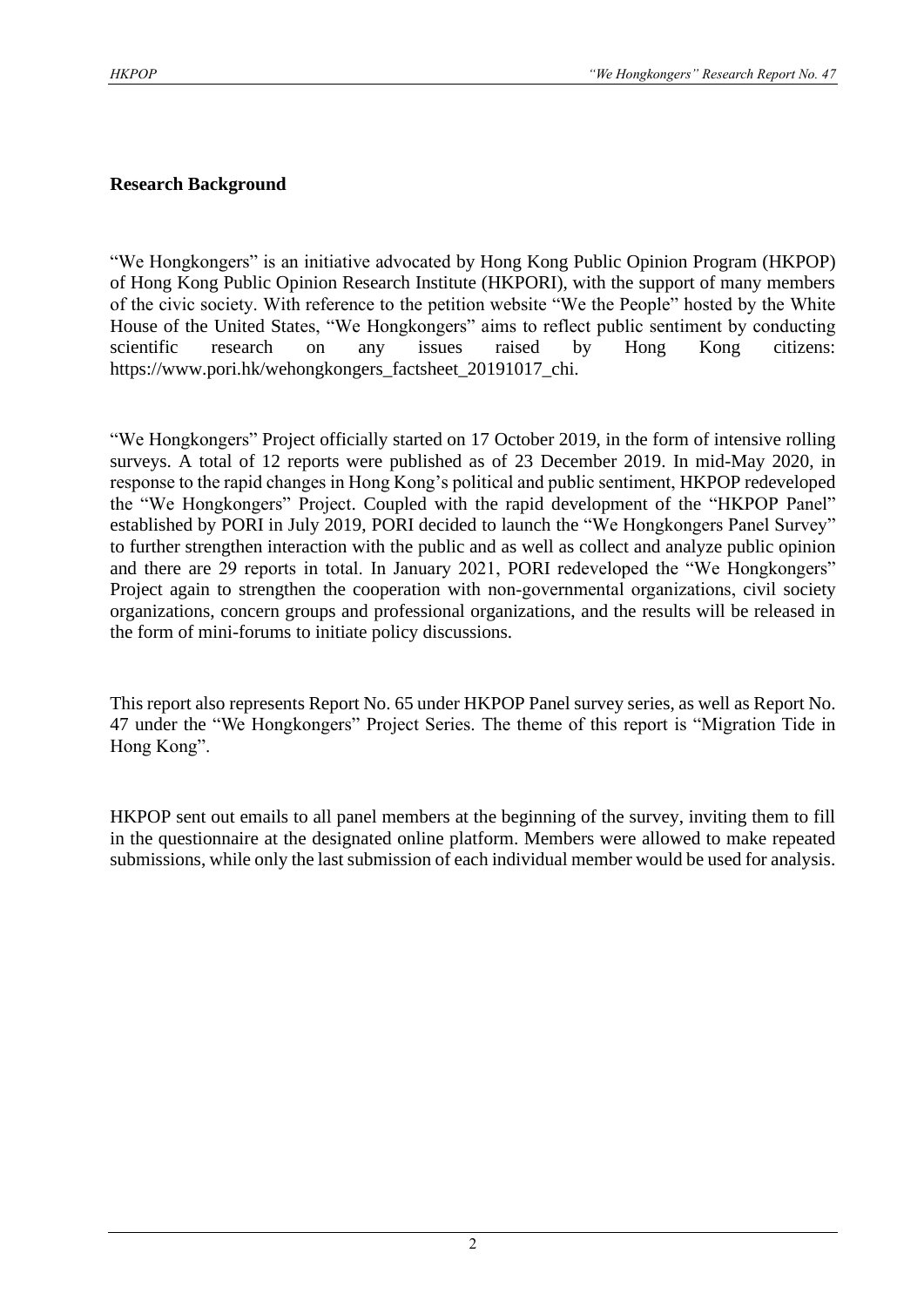## **Contact Information**

Herewith the contact information of the "We Hongkongers" Panel Survey:

|  | <b>Table 1: Detailed Contact Information</b> |
|--|----------------------------------------------|
|  |                                              |

| Survey method                 | Online survey                                                                                                                                                                                                                                                                                                                                                                                                                                                           |
|-------------------------------|-------------------------------------------------------------------------------------------------------------------------------------------------------------------------------------------------------------------------------------------------------------------------------------------------------------------------------------------------------------------------------------------------------------------------------------------------------------------------|
| Target population             | HKPOP Panel samples, namely Hong Kong People Representative<br>Panel (Probability-based Panel) and Hong Kong People Volunteer<br>Panel (Non-probability-based Panel)                                                                                                                                                                                                                                                                                                    |
| Weighting method              | The figures are rim-weighted according to 1) gender-age distribution,<br>educational attainment (highest level attended) distribution, economic<br>activity status distribution of Hong Kong population and by District<br>Councils population figures from Census and Statistics Department; 2)<br>Voting results of District Councils Election from Registration and<br>Electoral Office; 3) rating distribution of Chief Executive from regular<br>tracking surveys. |
| Date of survey                | 15 March, 3pm - 18 March, 3pm                                                                                                                                                                                                                                                                                                                                                                                                                                           |
| Total sample size             | 5,697                                                                                                                                                                                                                                                                                                                                                                                                                                                                   |
| Response rate                 | $6.0\%$                                                                                                                                                                                                                                                                                                                                                                                                                                                                 |
| Sampling error <sup>[1]</sup> | Sampling error of percentages at $+/-1\%$ at 95% confidence level                                                                                                                                                                                                                                                                                                                                                                                                       |

[1] All error figures in this release are calculated at 95% confidence level. "95% confidence level" means that if we were to repeat a certain survey 100 times with different random samples, we would expect 95 times having the population parameter within the respective error margins calculated. Because of sampling errors, when quoting percentages, journalists should refrain from reporting decimal places, whereas one decimal place can be used when quoting rating figures.

## **PopPanel Composition**

Regarding data collection, survey data from both the Hong Kong People Representative Panel and Hong Kong People Volunteer Panel were collected in the form of online questionnaire.

Among them, the Hong Kong People Representative Panel comes from members of the "HKPOP Panel" recruited in regular random telephone surveys. HKPOP uses "HKPOP Panel" as a framework for conducting surveys for different research projects, any eligible family member in the household may be invited to participate in a specific research.

Meanwhile, members of the Hong Kong People Volunteer Panel are recruited online. Citizens only need to self-register in HKPORI website to participate in online questionnaires.

All panel data collected will be adjusted using rim-weighting, to minimize the effects of selfselection bias or participation bias. Details are documented in the Weighting Procedure section.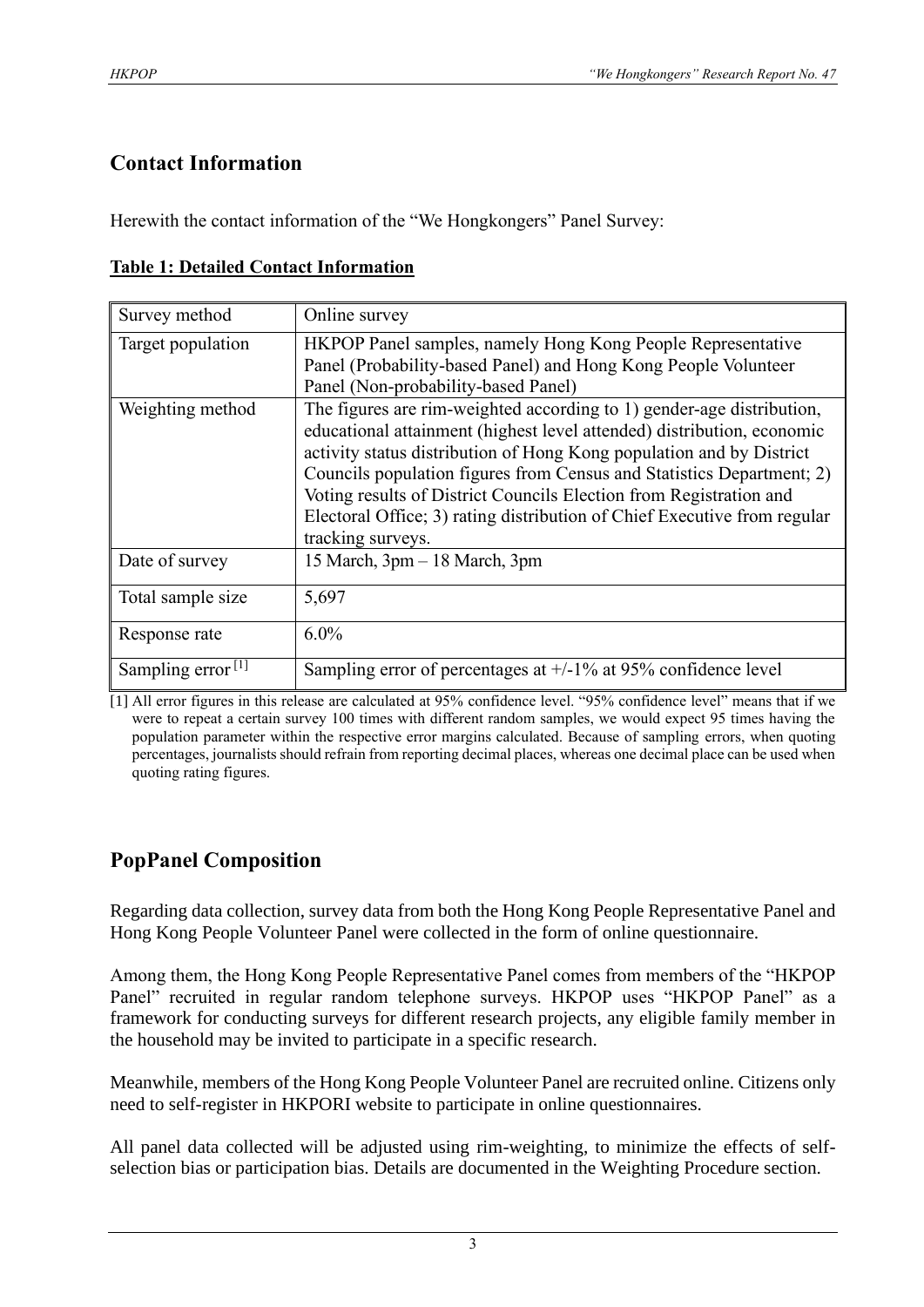.

## **Response Rate**

HKPOP adopts a set of contact definition in compliance with most international standards. Historically, the social research community in Hong Kong has developed its own set of contact rates, cooperation rates, response rates, and so on. HKPOP normally reports the "success rate" for online surveys.

The calculation of the success rates in this study refers to the following tables.

#### **Table 2: Calculation of success rate of the HKPOP Panel (by HKPOP definition)**

| Success rate                                            |                  |
|---------------------------------------------------------|------------------|
| Successful cases                                        |                  |
| Panel size of the Hong Kong People Representative Panel | $\rm x\;100.0\%$ |
| 5,697<br>x 100.0%                                       |                  |
| 94,935                                                  |                  |
| $6.0\%$                                                 |                  |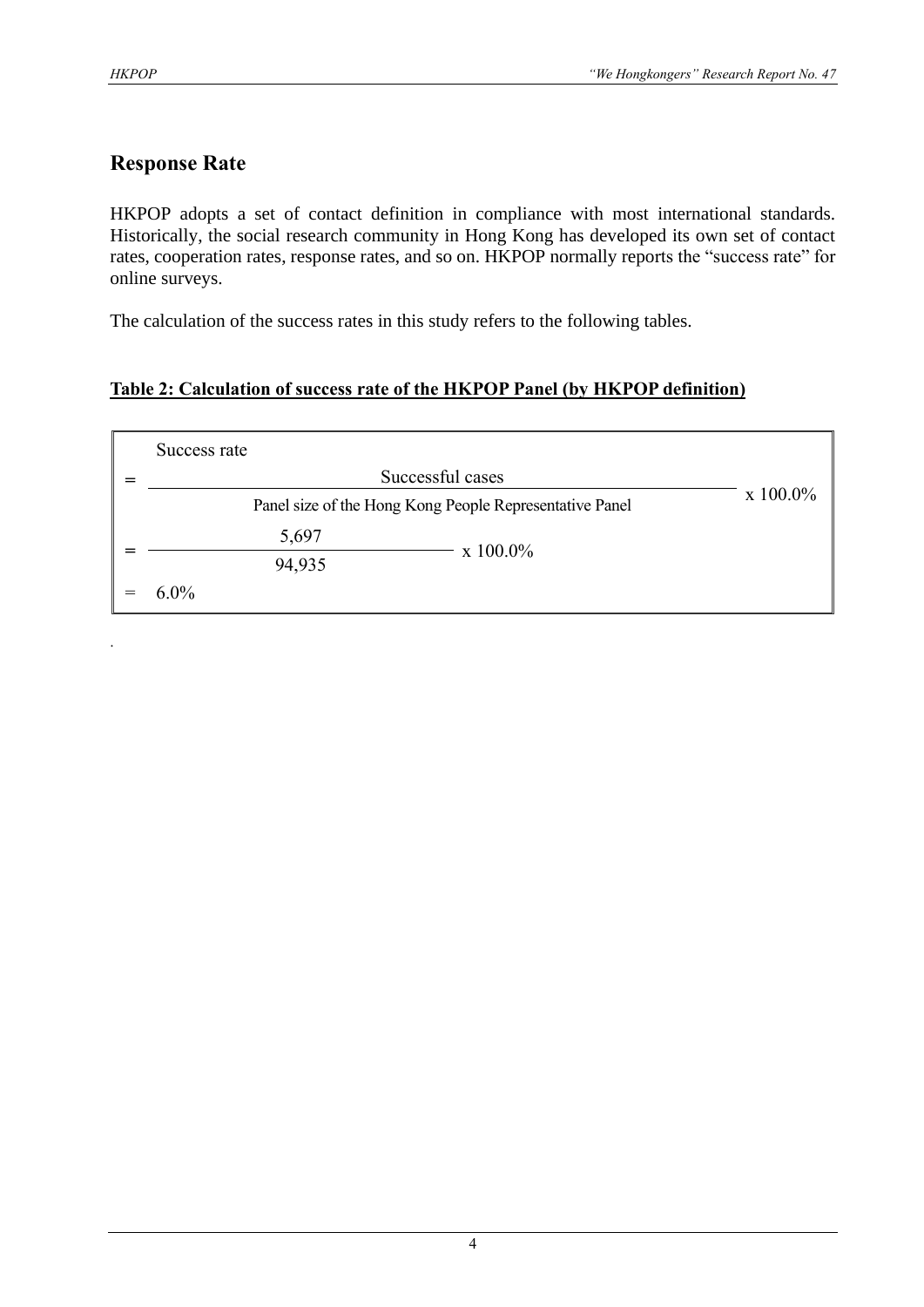### **Weighting Procedure**

HKPOP has continuously adopted and enhanced its weighting method over the past few decades. For this survey, HKPOP adopts a "2 by 5 by 2 by 4 by 18 by 3 by 13" weighting procedure involving seven variables, namely, gender, age, educational attainment, economic activity status, district (18 cells), voting record (3 cells) and rating of Chief Executive (13 cells). Basically, the raw data of practically all random telephone surveys conducted by HKPOP are rim-weighted by the figures obtained from the Hong Kong Census and Statistics Department and/or Registration and Electoral Office so that the marginal distribution of the sample in terms of gender, age, educational attainment and economic activity status would match with that of the general population figures from the Hong Kong Census and Statistics Department. The marginal distribution of the sample in terms of district and voting record would match that of the general population figures from the Hong Kong Census and Statistics Department and/or Registration and Electoral Office. The marginal distribution of the sample in terms of "rating of Chief Executive" would match that of the general population in HKPOP's regular tracking surveys. This rimweighting method (sometimes called raking) is found to be the most practicable method in processing HKPOP's survey data.

Specifically, the gender and age groupings used for weighting are as follows:

- Male 12-29
- Male 30-39
- Male 40-49
- Male 50-59
- Male 60 or above
- Female 12-29
- Female 30-39
- Female  $40-49$
- Female 50-59
- Female 60 or above

The educational attainments used for weighting are as follows:

- Secondary or below
- Tertiary or above

The economic activity statuses used for weighting are as follows:

- Working population / Others
- Home-makers / Housewives
- Students
- Retired person

The districts used for weighting are as follows:

- Central and Western
- Wan Chai
- Eastern
- Southern
- Yau Tsim Mong
- Sham Shui Po
- Kowloon City
- Wong Tai Sin
- Kwun Tong
- Tsuen Wan
- Tuen Mun
- Yuen Long
- North
- Tai Po
- Sai Kung
- Sha Tin
- Kwai Tsing
- **Islands**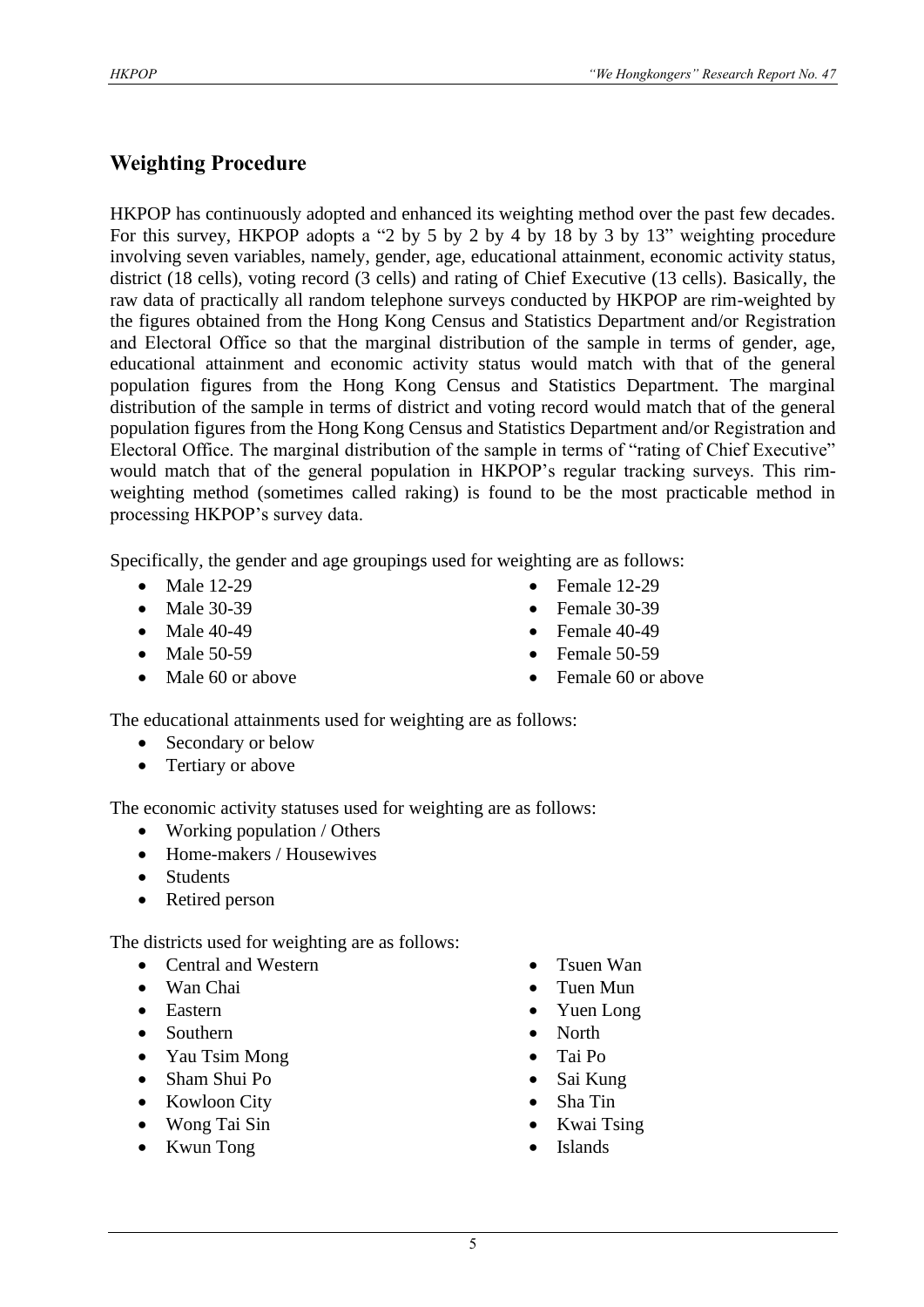The voting records used for weighting are as follows:

- Candidates of pro-democracy camp
- Candidates of non-pro-democracy camp
- Did not vote / blank/void vote

The "rating of Chief Executive" groupings used for weighting are as follows:

- 0 mark
- $\bullet$  1-9 mark(s)
- $\bullet$  10-19 marks
- $\bullet$  20-29 marks
- 30-39 marks
- $\bullet$  40-49 marks
- 50 marks
- $\bullet$  51-60 marks
- $\bullet$  61-70 marks
- $\bullet$  71-80 marks
- $\bullet$  81-90 marks
- $\bullet$  91-99 marks
- $\bullet$  100 marks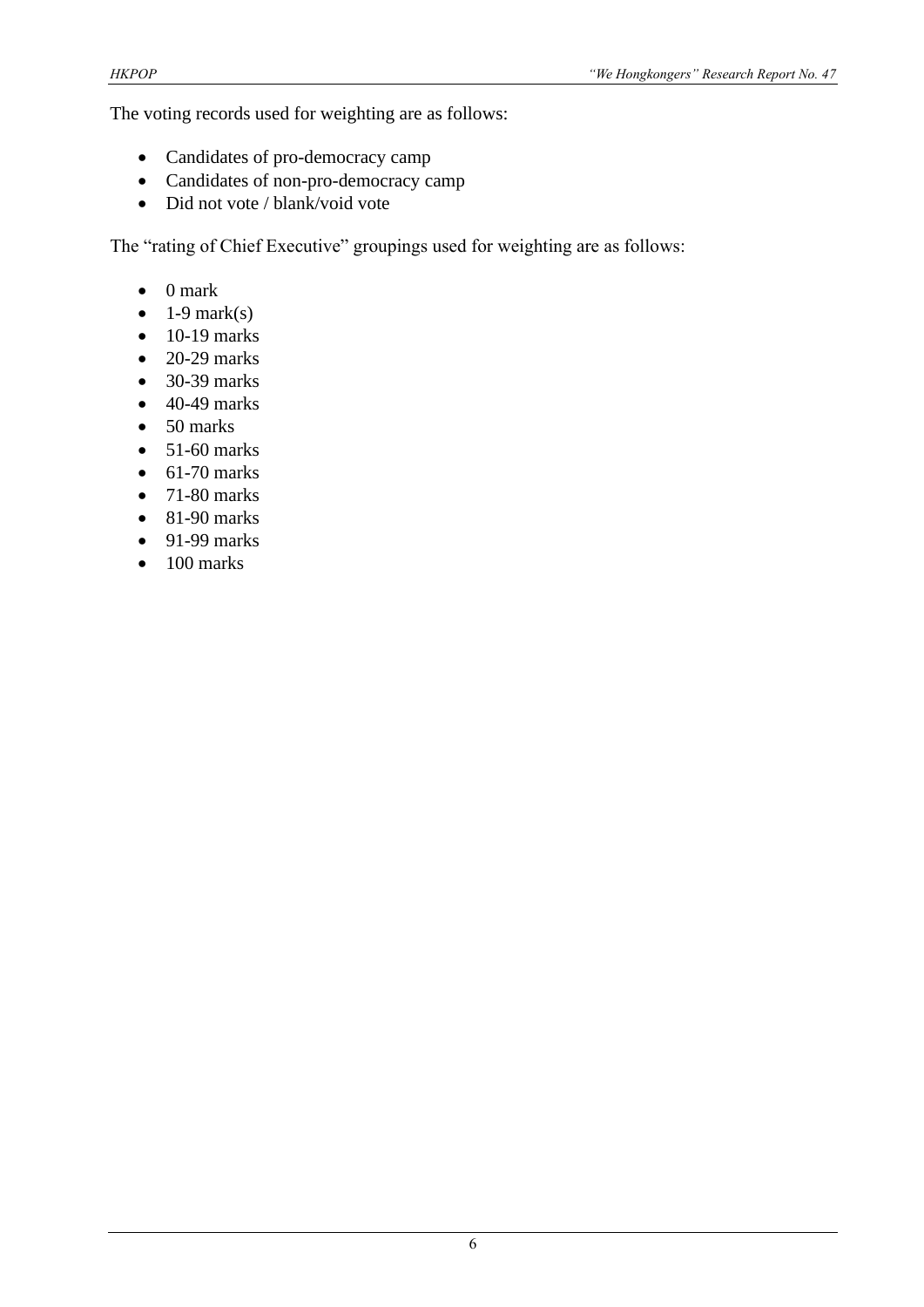#### **Quantitative Analysis Results**

Quantitative analysis results of the "We Hongkongers" Panel Survey, after applying the standard weighting procedures, are as follows, all questions listed hereby are opinion questions:

#### **Table 3: Q1 Survey results; Survey period: 15-18/3/2021**

| Q1 How confident are you in <b>Hong Kong's political</b><br>environment in future? |             | <b>Pro-democracy camp</b><br>supporters (Base=4,885) |                 | Non-pro-democracy camp<br>supporters <sup>[2]</sup> (Base=577) | $Combined^{[3]}$<br>$(Base=5,462)$ |            |           |  |
|------------------------------------------------------------------------------------|-------------|------------------------------------------------------|-----------------|----------------------------------------------------------------|------------------------------------|------------|-----------|--|
| Very confident<br><b>Somewhat confident</b><br><b>Half-half</b>                    | Confident   | 2%<br>$3\%$                                          | $5\%$<br>$<1\%$ | 14%<br>26%                                                     | $\big\}40\%$<br>13%                | 9%<br>16%  | 25%<br>7% |  |
| Somewhat unconfident<br>Very unconfident<br>Don't know / hard to say               | Unconfident | $10\%$<br>85%                                        | 95%<br>$<1\%$   | $11\%$<br>32%                                                  | 43%<br>4%                          | 11%<br>55% | 65%<br>2% |  |
| Mean <sup>[4]</sup>                                                                |             | 1.3                                                  |                 |                                                                | 2.8                                | 2.1        |           |  |

[2] Include: pro-establishment camp supporters, centrist supporters, no political inclination / politically neutral / do not belong to any camp

[3] The aggregated figures come from adjusting the by-group weighted figures using ratio of "pan-democratic" vs "non-pan-democratic" collected in regular tracking survey.

[4] The mean value is calculated by quantifying all individual responses into 1, 2, 3, 4, 5 marks according to their degree of positive level, where 1 is the lowest and 5 the highest, and then calculate the sample mean.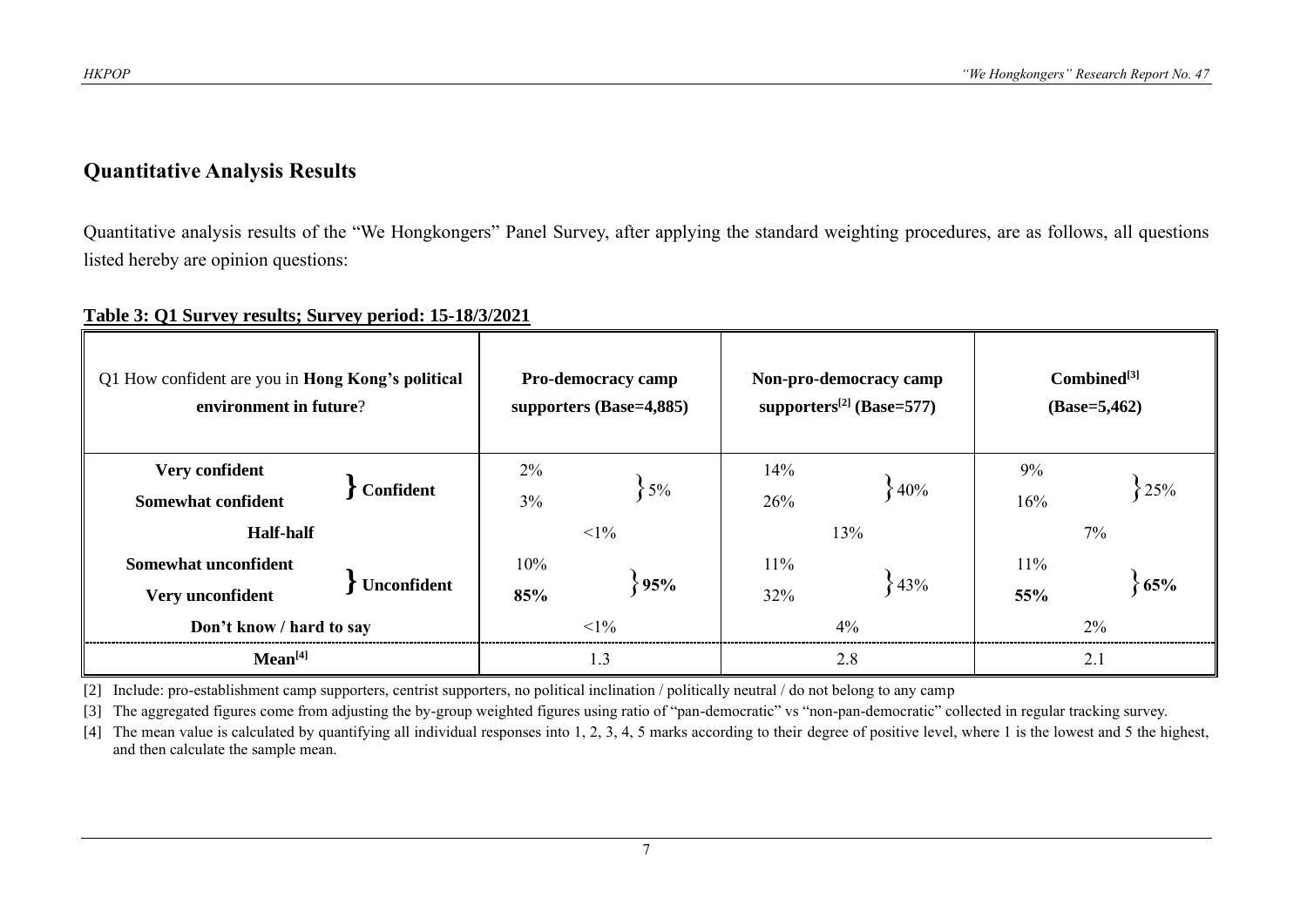



\* Include: pro-establishment camp supporters, centrist supporters, no political inclination / politically neutral / do not belong to any camp

^ The aggregated figures come from adjusting the by-group weighted figures using ratio of "pan-democratic" vs "non-pan-democratic" collected in regular tracking survey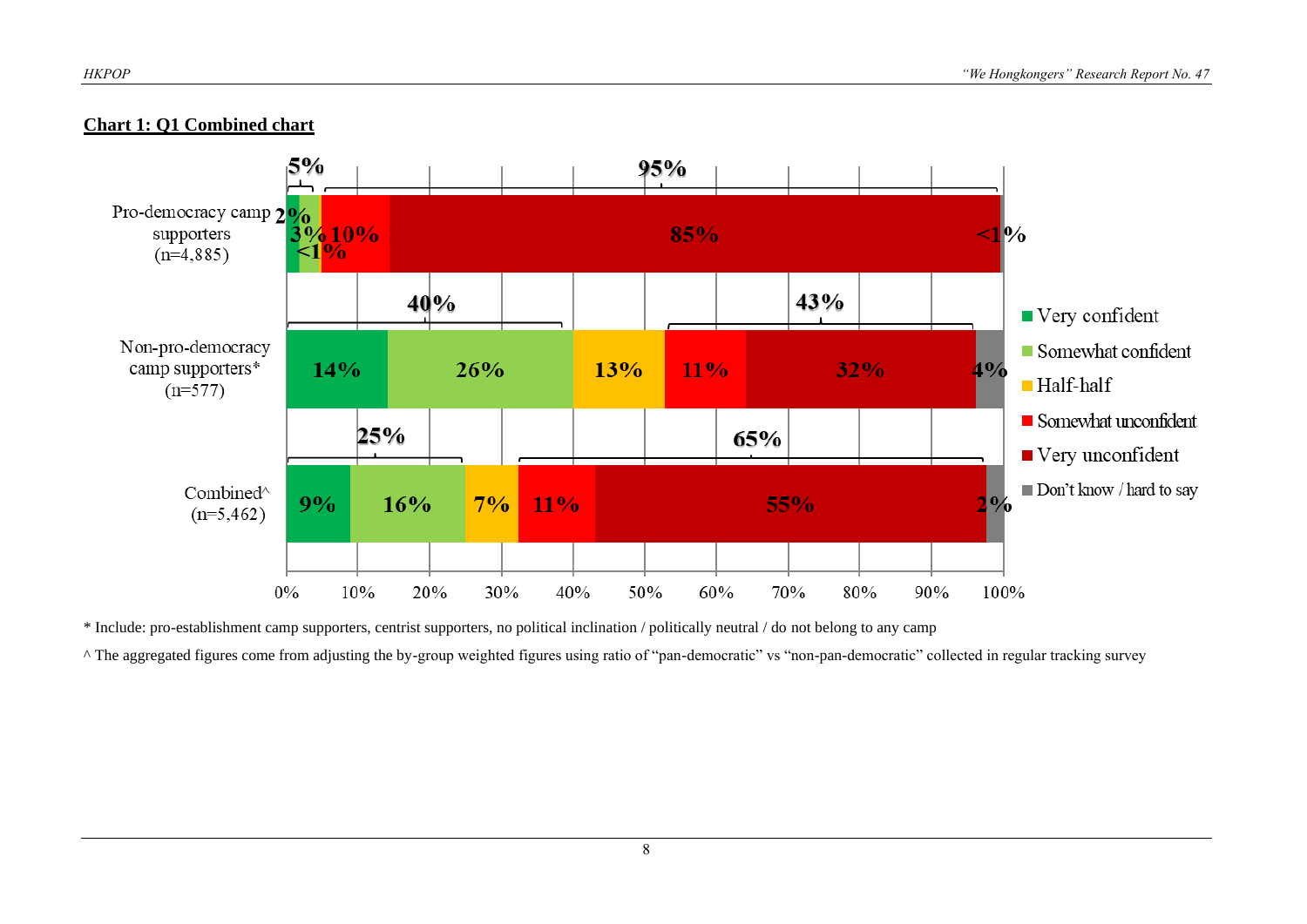#### **Table 4: Q2 Survey results; Survey period: 15-18/3/2021**

| Q2 How confident are you in the level of personal<br>freedom enjoyed by Hong Kong people in future? |           | <b>Pro-democracy camp</b><br>supporters (Base=4,881) |                | Non-pro-democracy camp<br>supporters <sup>[5]</sup> (Base=577) | $Combined^{[6]}$<br>$(Base=5,458)$ |                         |              |
|-----------------------------------------------------------------------------------------------------|-----------|------------------------------------------------------|----------------|----------------------------------------------------------------|------------------------------------|-------------------------|--------------|
| Very confident<br><b>Somewhat confident</b><br><b>Half-half</b>                                     | Confident | $2\%$<br>$3\%$                                       | $5\%$<br>$2\%$ | 19%<br>28%                                                     | 47%<br>$7\%$                       | 12%<br>17%              | 29%<br>$5\%$ |
| Somewhat unconfident<br><b>Unconfident</b><br>Very unconfident<br>Don't know / hard to say          |           | 13%<br>93%<br>80%<br>$1\%$                           |                | 14%<br>843%<br>28%<br>$3\%$                                    |                                    | 14%<br>64%<br>50%<br>2% |              |
| Mean <sup>[7]</sup>                                                                                 |           | 1.3                                                  |                | 2.9                                                            |                                    | 2.2                     |              |

[5] Include: pro-establishment camp supporters, centrist supporters, no political inclination / politically neutral / do not belong to any camp

[6] The aggregated figures come from adjusting the by-group weighted figures using ratio of "pan-democratic" vs "non-pan-democratic" collected in regular tracking survey.

[7] The mean value is calculated by quantifying all individual responses into 1, 2, 3, 4, 5 marks according to their degree of positive level, where 1 is the lowest and 5 the highest, and then calculate the sample mean.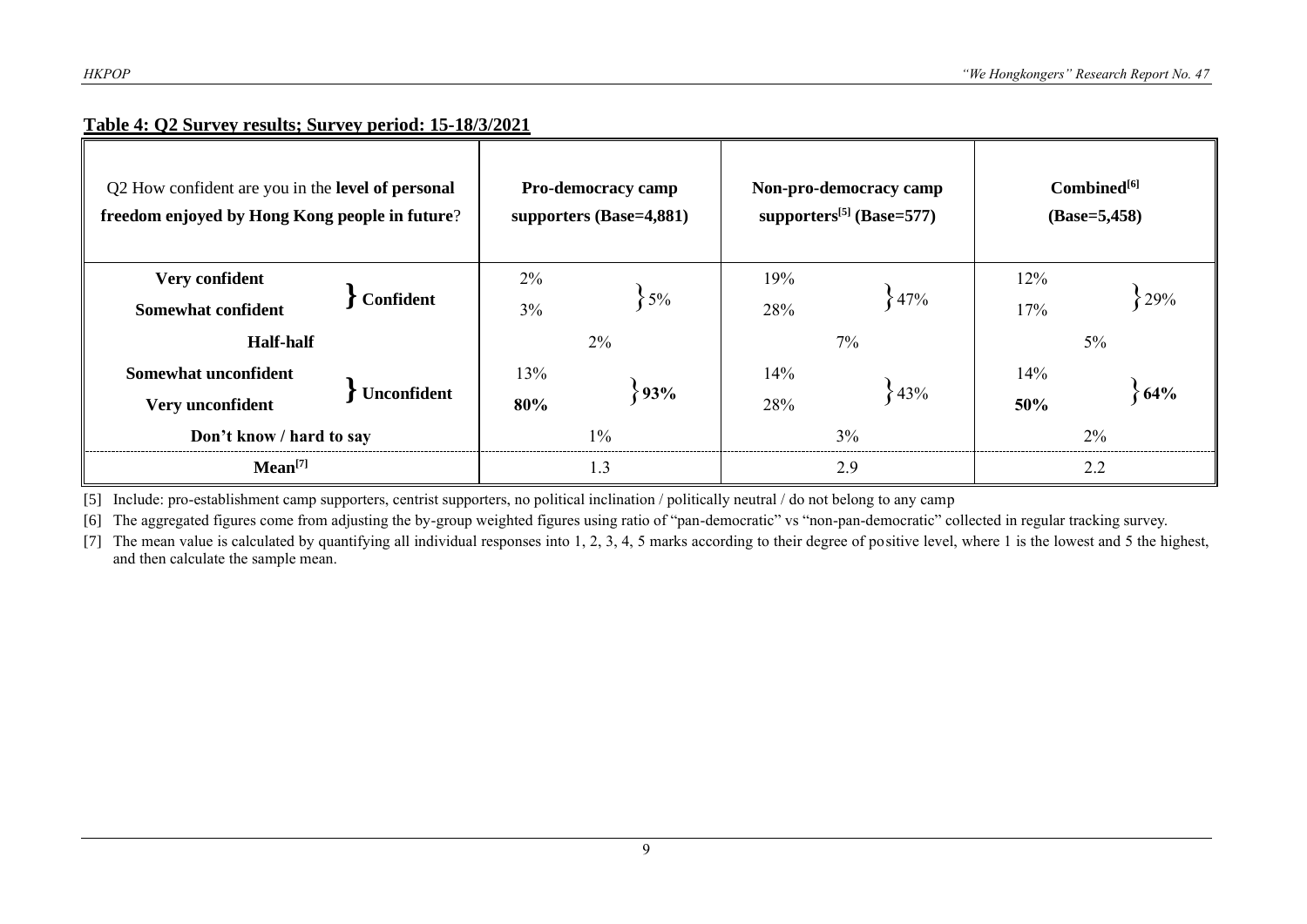

#### **Chart 2: Q2 Combined chart**

\* Include: pro-establishment camp supporters, centrist supporters, no political inclination / politically neutral / do not belong to any camp

^ The aggregated figures come from adjusting the by-group weighted figures using ratio of "pan-democratic" vs "non-pan-democratic" collected in regular tracking survey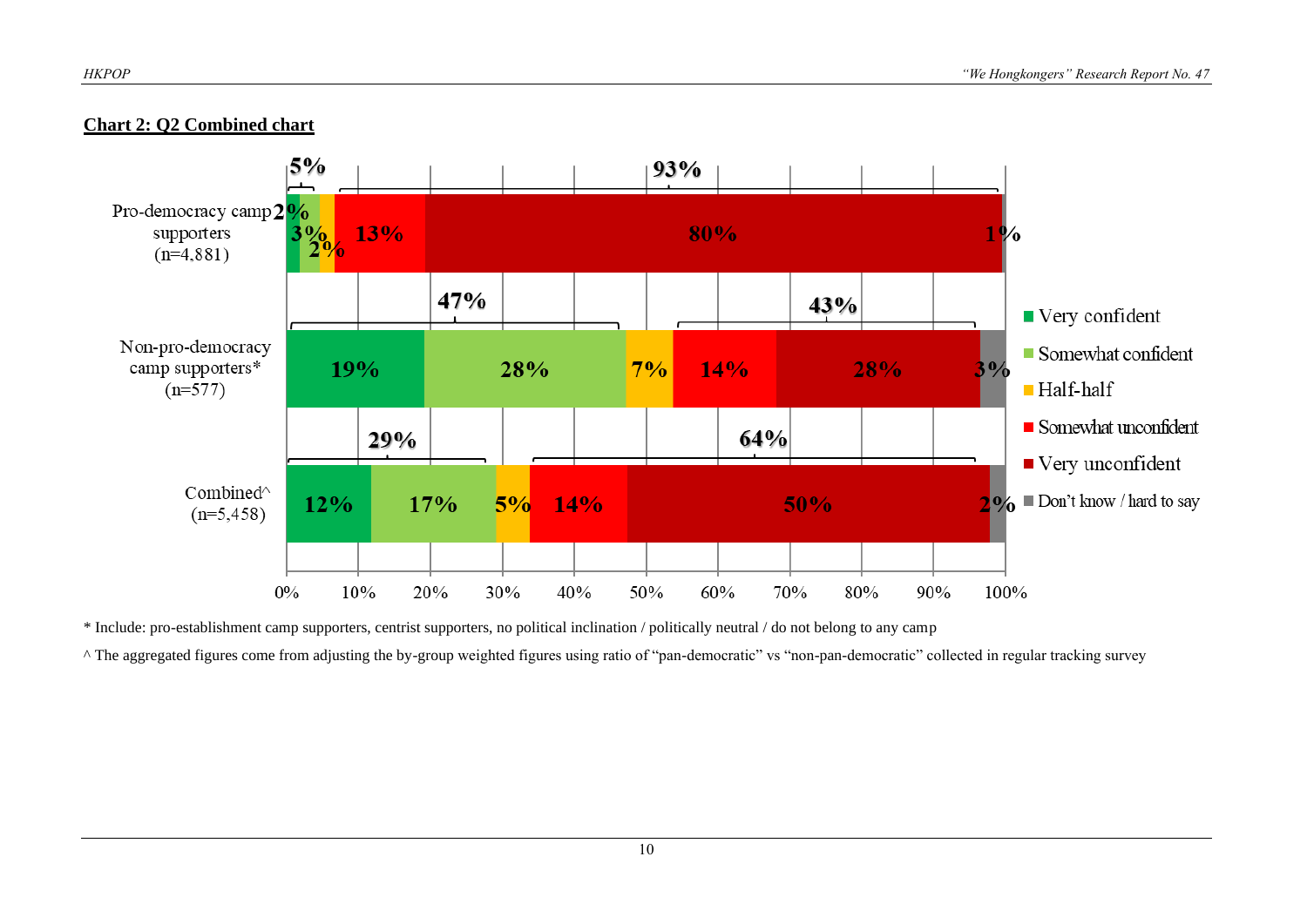#### **Table 5: Q3 Survey results; Survey period: 15-18/3/2021**

| Q3 How confident are you in <b>Hong Kong's economic</b><br>prospects?       |           | <b>Pro-democracy camp</b><br>supporters $(Base=4,867)$ |            | Non-pro-democracy camp<br>supporters $^{[8]}$ (Base=576) | $Combined^{[9]}$<br>$(Base=5,443)$ |                   |            |
|-----------------------------------------------------------------------------|-----------|--------------------------------------------------------|------------|----------------------------------------------------------|------------------------------------|-------------------|------------|
| Very confident<br><b>Somewhat confident</b>                                 | Confident | $<1\%$<br>2%                                           | $-2\%$     | 9%<br>30%                                                | $\{40\%$                           | $5\%$<br>18%      | 24%<br>22% |
| <b>Half-half</b><br>Somewhat unconfident<br>Unconfident<br>Very unconfident |           | 27%<br>45%                                             | 23%<br>72% | 19%<br>17%                                               | 22%<br>37%                         | 23%<br>52%<br>29% |            |
| Don't know / hard to say<br>Mean <sup>[10]</sup>                            |           | 3%<br>1.8                                              |            | $2\%$<br>2.9                                             | $3\%$<br>2.5                       |                   |            |

[8] Include: pro-establishment camp supporters, centrist supporters, no political inclination / politically neutral / do not belong to any camp

[9] The aggregated figures come from adjusting the by-group weighted figures using ratio of "pan-democratic" vs "non-pan-democratic" collected in regular tracking survey.

[10] The mean value is calculated by quantifying all individual responses into 1, 2, 3, 4, 5 marks according to their degree of positive level, where 1 is the lowest and 5 the highest, and then calculate the sample mean.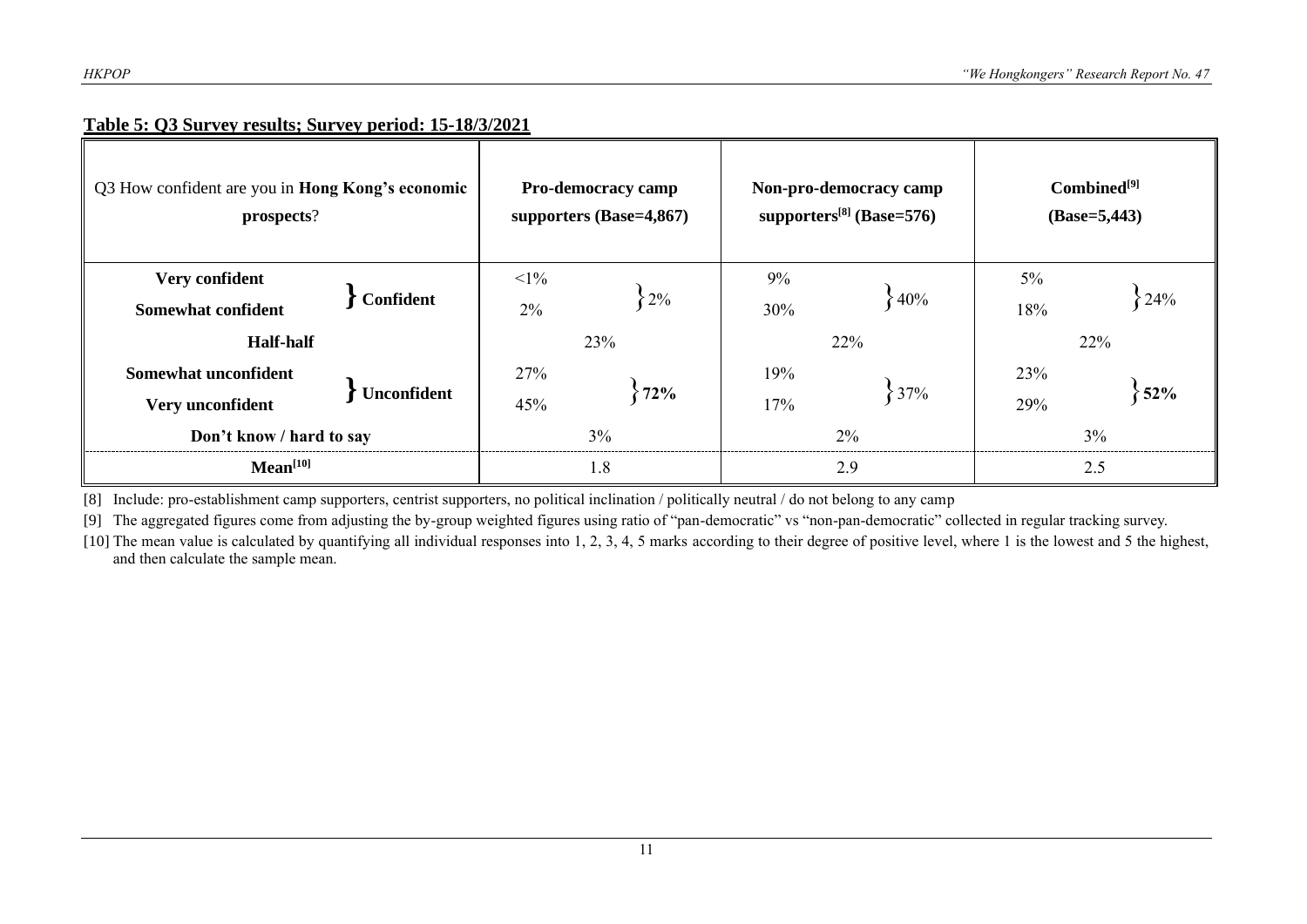

#### **Chart 3: Q3 Combined chart**

\* Include: pro-establishment camp supporters, centrist supporters, no political inclination / politically neutral / do not belong to any camp

^ The aggregated figures come from adjusting the by-group weighted figures using ratio of "pan-democratic" vs "non-pan-democratic" collected in regular tracking survey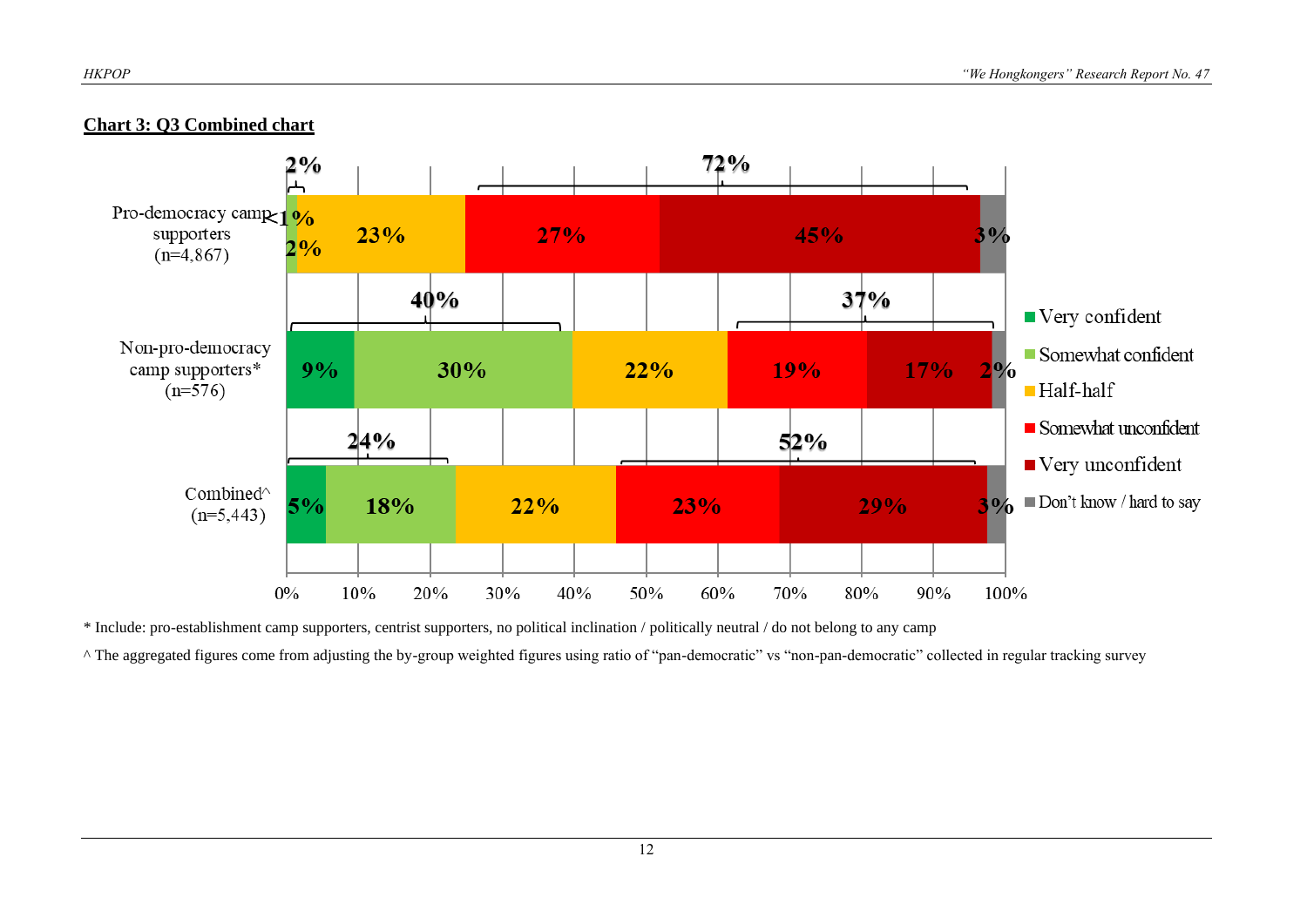#### **Table 6: Q4 Survey results; Survey period: 15-18/3/2021**

| Q4 How confident are you in Mainland China's<br>political environment in future? |             | <b>Pro-democracy camp</b><br>supporters (Base=4,878) |              | Non-pro-democracy camp<br>supporters <sup>[11]</sup> (Base=577) | $Combined^{[12]}$<br>$(Base=5,455)$ |           |           |
|----------------------------------------------------------------------------------|-------------|------------------------------------------------------|--------------|-----------------------------------------------------------------|-------------------------------------|-----------|-----------|
| Very confident<br><b>Somewhat confident</b><br><b>Half-half</b>                  | Confident   | $3\%$<br>4%                                          | $6\%$<br>3%  | 14%<br>30%                                                      | 44%<br>12%                          | 9%<br>19% | 28%<br>8% |
| Somewhat unconfident<br>Very unconfident<br>Don't know / hard to say             | Unconfident | 9%<br>78%                                            | $87\%$<br>4% | 8%<br>28%                                                       | 36%<br>8%                           | 8%<br>49% | 58%<br>7% |
| Mean <sup>[13]</sup>                                                             |             | 1.4                                                  |              | 2.9                                                             |                                     | 2.2       |           |

[11] Include: pro-establishment camp supporters, centrist supporters, no political inclination / politically neutral / do not belong to any camp

[12] The aggregated figures come from adjusting the by-group weighted figures using ratio of "pan-democratic" vs "non-pan-democratic" collected in regular tracking survey.

[13] The mean value is calculated by quantifying all individual responses into 1, 2, 3, 4, 5 marks according to their degree of positive level, where 1 is the lowest and 5 the highest, and then calculate the sample mean.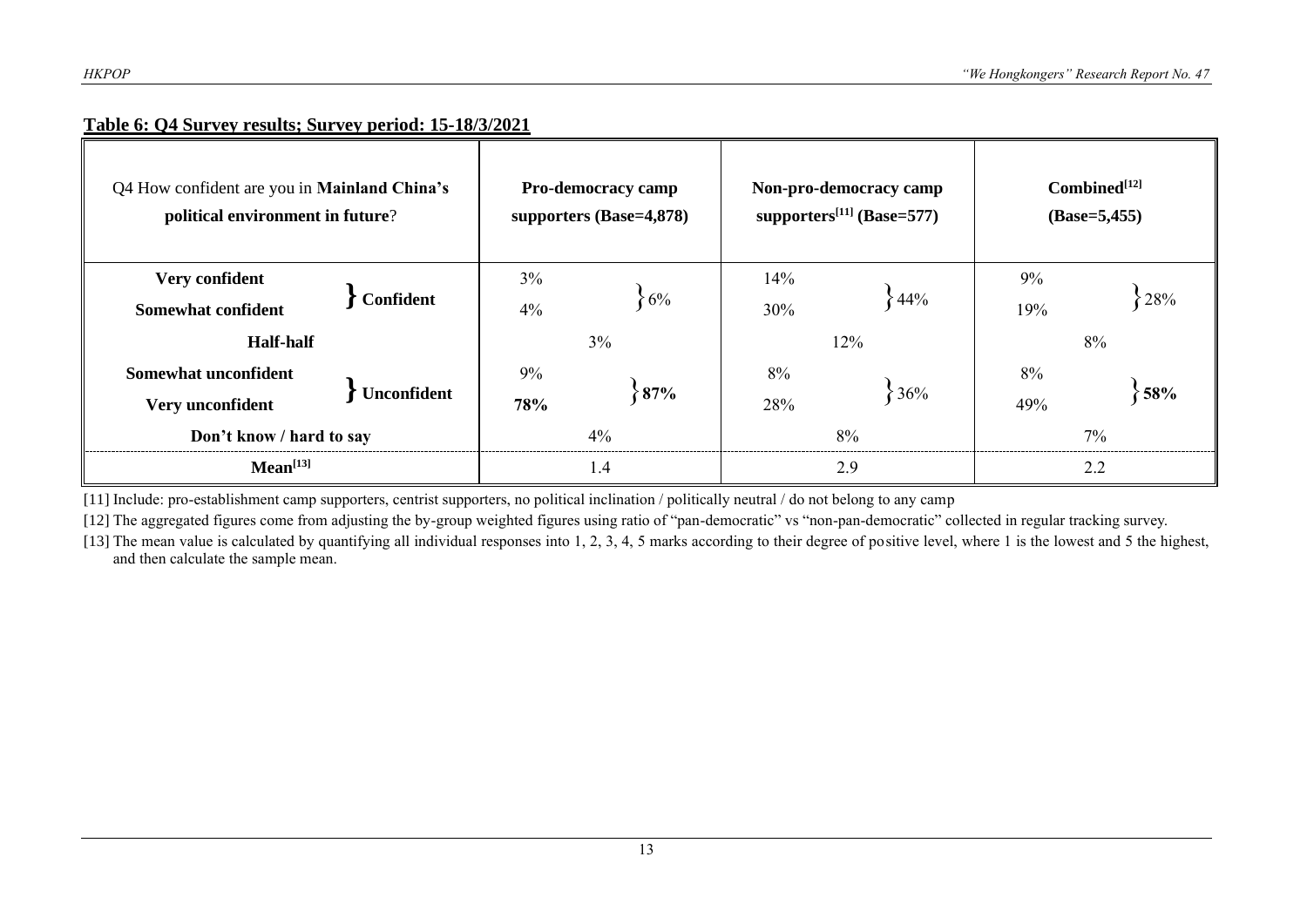#### **Chart 4: Q4 Combined chart, by camp type**



\* Include: pro-establishment camp supporters, centrist supporters, no political inclination / politically neutral / do not belong to any camp

^ The aggregated figures come from adjusting the by-group weighted figures using ratio of "pan-democratic" vs "non-pan-democratic" collected in regular tracking survey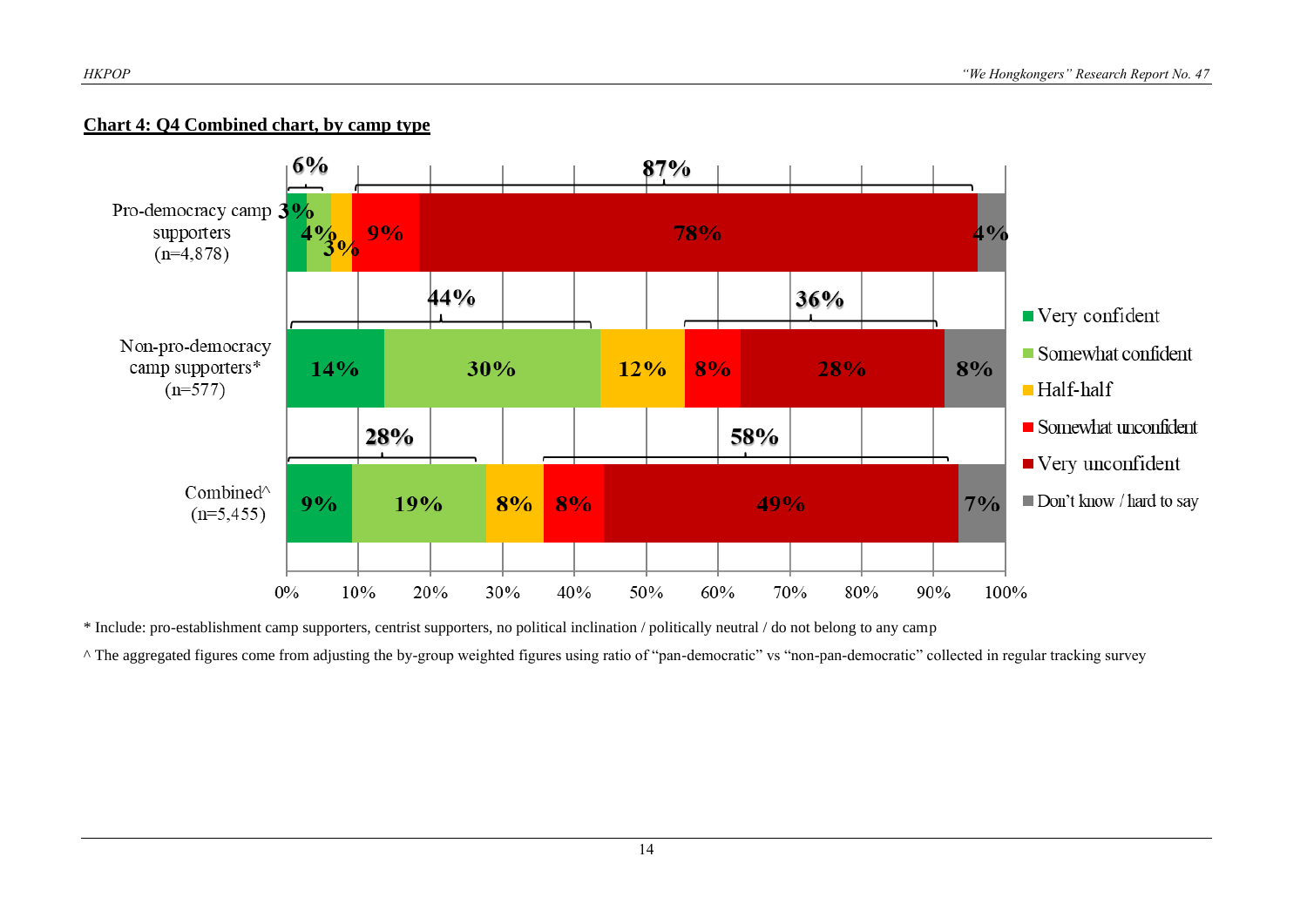#### **Table 7: Q5 Survey results; Survey period: 15-18/3/2021**

|      | Q5 Do you currently have any plan to <b>leave Hong</b><br>Kong permanently? |       | <b>Pro-democracy camp</b><br>supporters (Base=4,880) | supporters $[14]$ (Base=577) | Non-pro-democracy camp | $Combined^{[15]}$<br>$(Base=5,457)$ |     |  |
|------|-----------------------------------------------------------------------------|-------|------------------------------------------------------|------------------------------|------------------------|-------------------------------------|-----|--|
|      | <b>Ready to leave anytime</b>                                               | $3\%$ |                                                      | $<1\%$                       |                        | $1\%$                               |     |  |
| Yes, | <b>Under preparation</b>                                                    | 8%    | 30%                                                  | $1\%$                        | ${14%$                 | 4%                                  | 21% |  |
|      | But no preparation has been made yet                                        | 19%   |                                                      | 12%                          |                        | 15%                                 |     |  |
| No,  | But would seek to leave if situation<br>worsens to an unacceptable level    | 42%   | 55%                                                  | 43%                          | 80%                    | 42%                                 | 69% |  |
|      | Will not leave under any circumstances                                      | 13%   |                                                      | 36%                          |                        | 27%                                 |     |  |
|      | <b>Already left permanently</b>                                             |       | $5\%$                                                |                              | $<1\%$                 | $2\%$                               |     |  |
|      | Temporarily not in Hong Kong (e.g., studying abroad)                        | 2%    |                                                      | $2\%$                        |                        | $2\%$                               |     |  |
|      | Don't know / hard to say                                                    |       | 9%                                                   |                              | $5\%$                  | 7%                                  |     |  |

[14] Include: pro-establishment camp supporters, centrist supporters, no political inclination / politically neutral / do not belong to any camp

[15] The aggregated figures come from adjusting the by-group weighted figures using ratio of "pan-democratic" vs "non-pan-democratic" collected in regular tracking survey.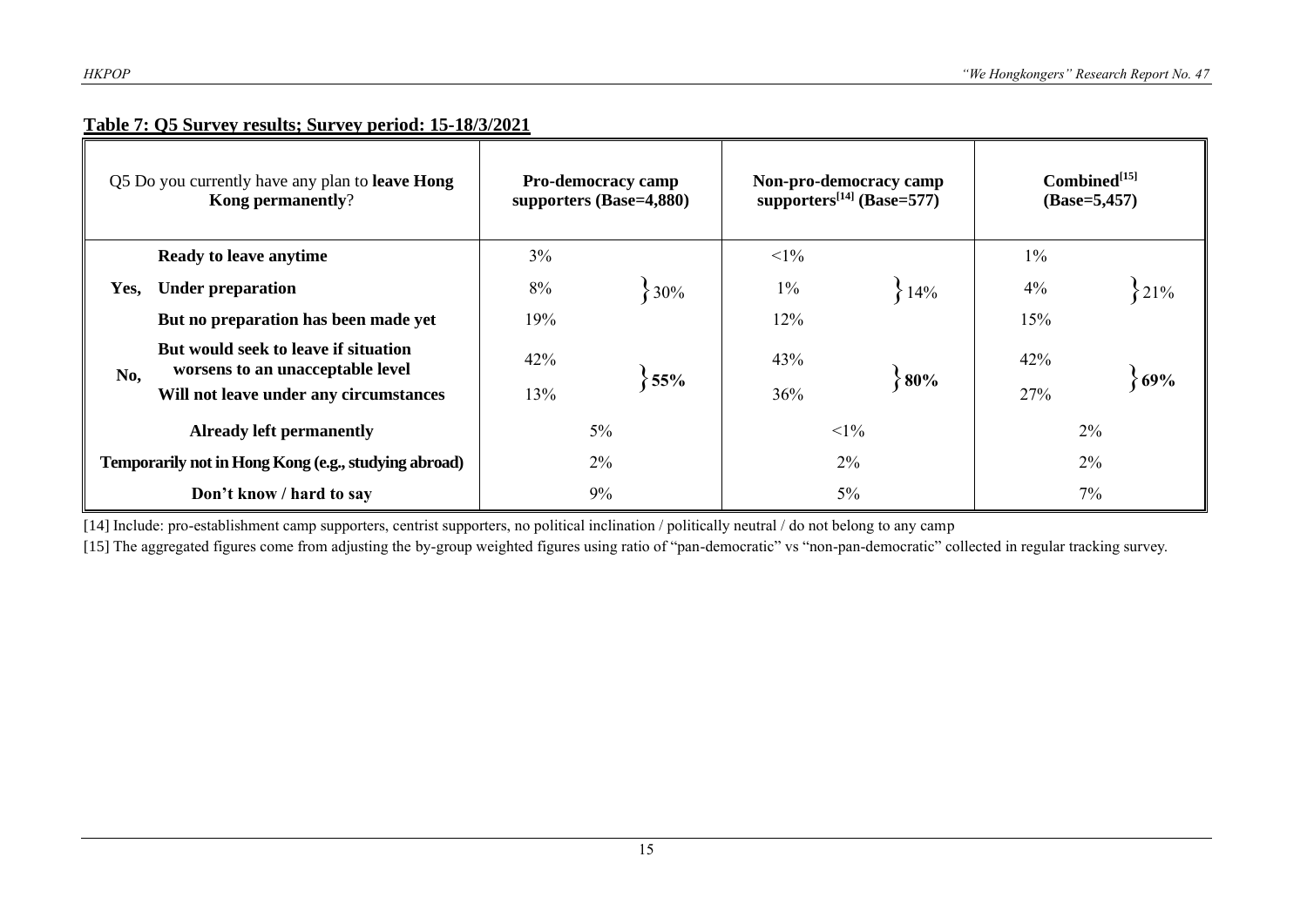#### **Chart 5: Q5 Combined chart**



\* Include: pro-establishment camp supporters, centrist supporters, no political inclination / politically neutral / do not belong to any camp

^ The aggregated figures come from adjusting the by-group weighted figures using ratio of "pan-democratic" vs "non-pan-democratic" collected in regular tracking survey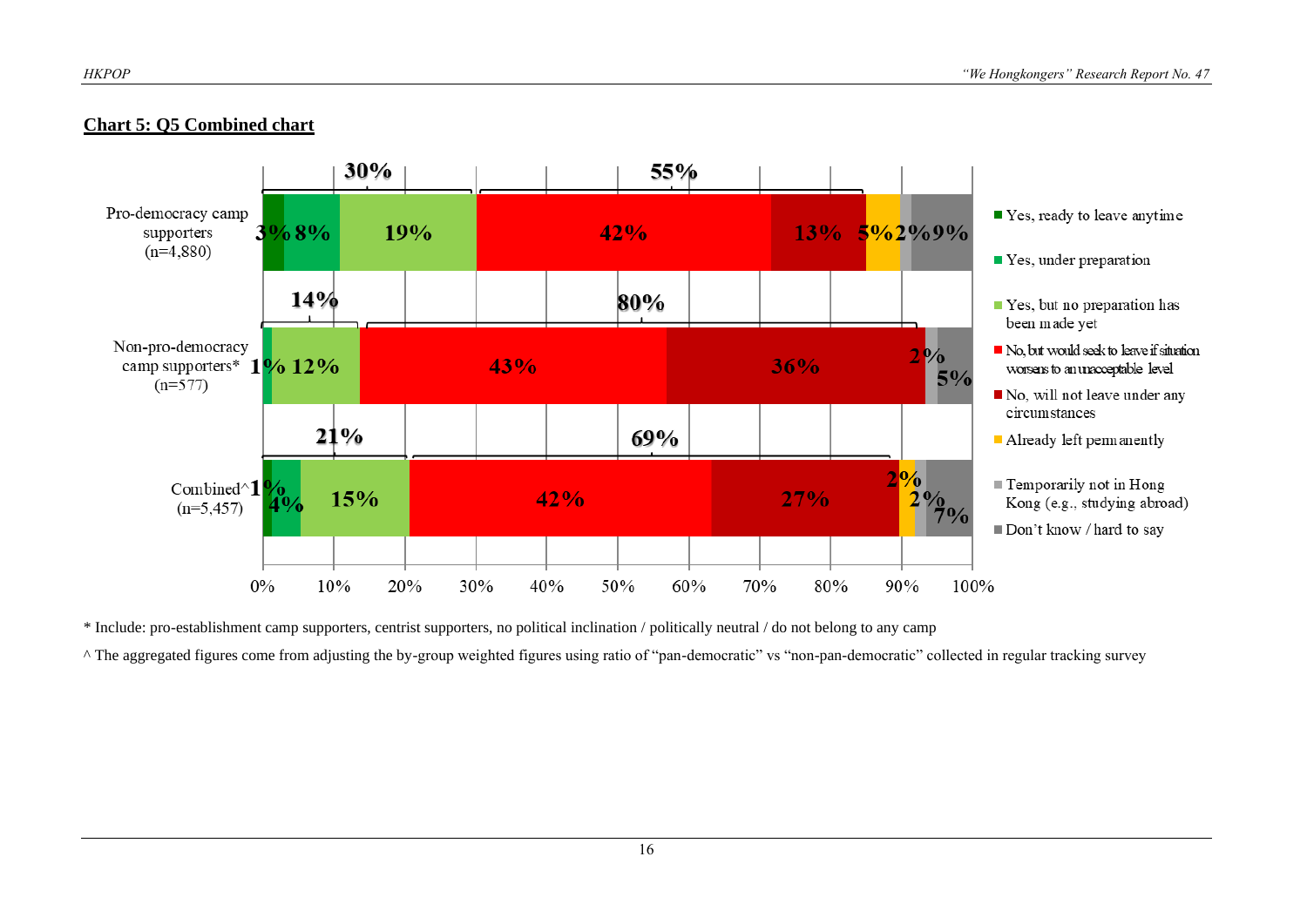#### **Table 8: Q6 Survey results; Survey period: 15-18/3/2021**

| Q6 Worsening of condition in which of the following<br>aspects would have the strongest effect of causing<br>you to seek to leave Hong Kong permanently? <sup>[16]</sup> | <b>Pro-democracy camp</b><br>supporters $(Base=4,543)$ | Non-pro-democracy camp<br>supporters <sup>[17]</sup> (Base=461) | Combined <sup>[18]</sup><br>$(Base=5,004)$ |
|--------------------------------------------------------------------------------------------------------------------------------------------------------------------------|--------------------------------------------------------|-----------------------------------------------------------------|--------------------------------------------|
| <b>Personal freedom</b>                                                                                                                                                  | 52%                                                    | 25%                                                             | 38%                                        |
| <b>Hong Kong's politics</b>                                                                                                                                              | 27%                                                    | 9%                                                              | 17%                                        |
| <b>Personal standard of living</b>                                                                                                                                       | 6%                                                     | 16%                                                             | $11\%$                                     |
| <b>Prospects of family members</b>                                                                                                                                       | 4%                                                     | 17%                                                             | 11%                                        |
| Hong Kong's economic prospects                                                                                                                                           | $1\%$                                                  | $11\%$                                                          | 6%                                         |
| <b>Others</b>                                                                                                                                                            | $1\%$                                                  | 4%                                                              | 2%                                         |
| Don't know / hard to say                                                                                                                                                 | 9%                                                     | 19%                                                             | 14%                                        |

[16] Excluding those answered "no, will not leave under any circumstances" or "already left permanently" in Q5

[17] Include: pro-establishment camp supporters, centrist supporters, no political inclination / politically neutral / do not belong to any camp

[18] The aggregated figures come from adjusting the by-group weighted figures using ratio of "pan-democratic" vs "non-pan-democratic" collected in regular tracking survey.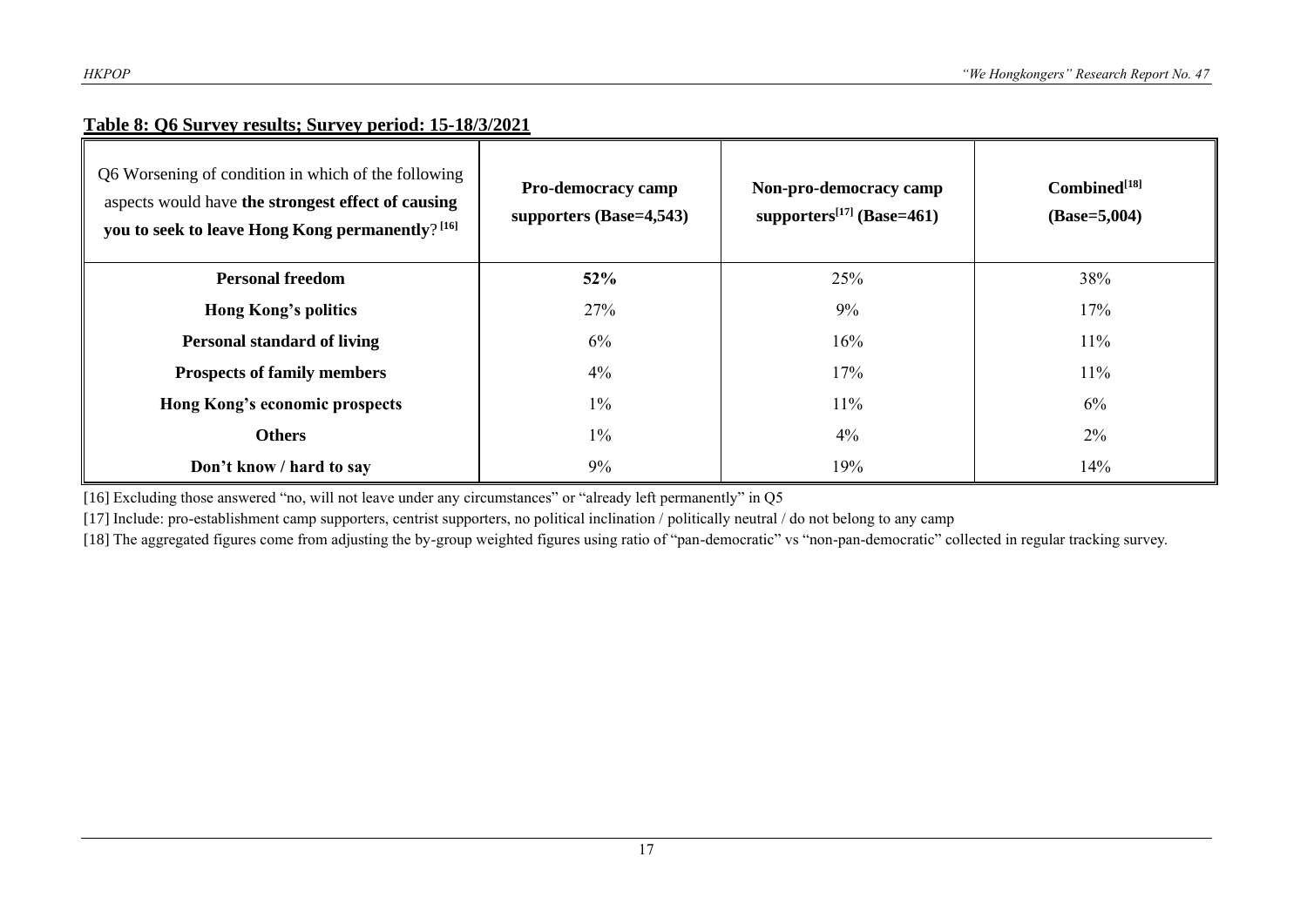#### **Chart 6: Q6 Combined chart, by camp type**



\* Include: pro-establishment camp supporters, centrist supporters, no political inclination / politically neutral / do not belong to any camp

^ The aggregated figures come from adjusting the by-group weighted figures using ratio of "pan-democratic" vs "non-pan-democratic" collected in regular tracking survey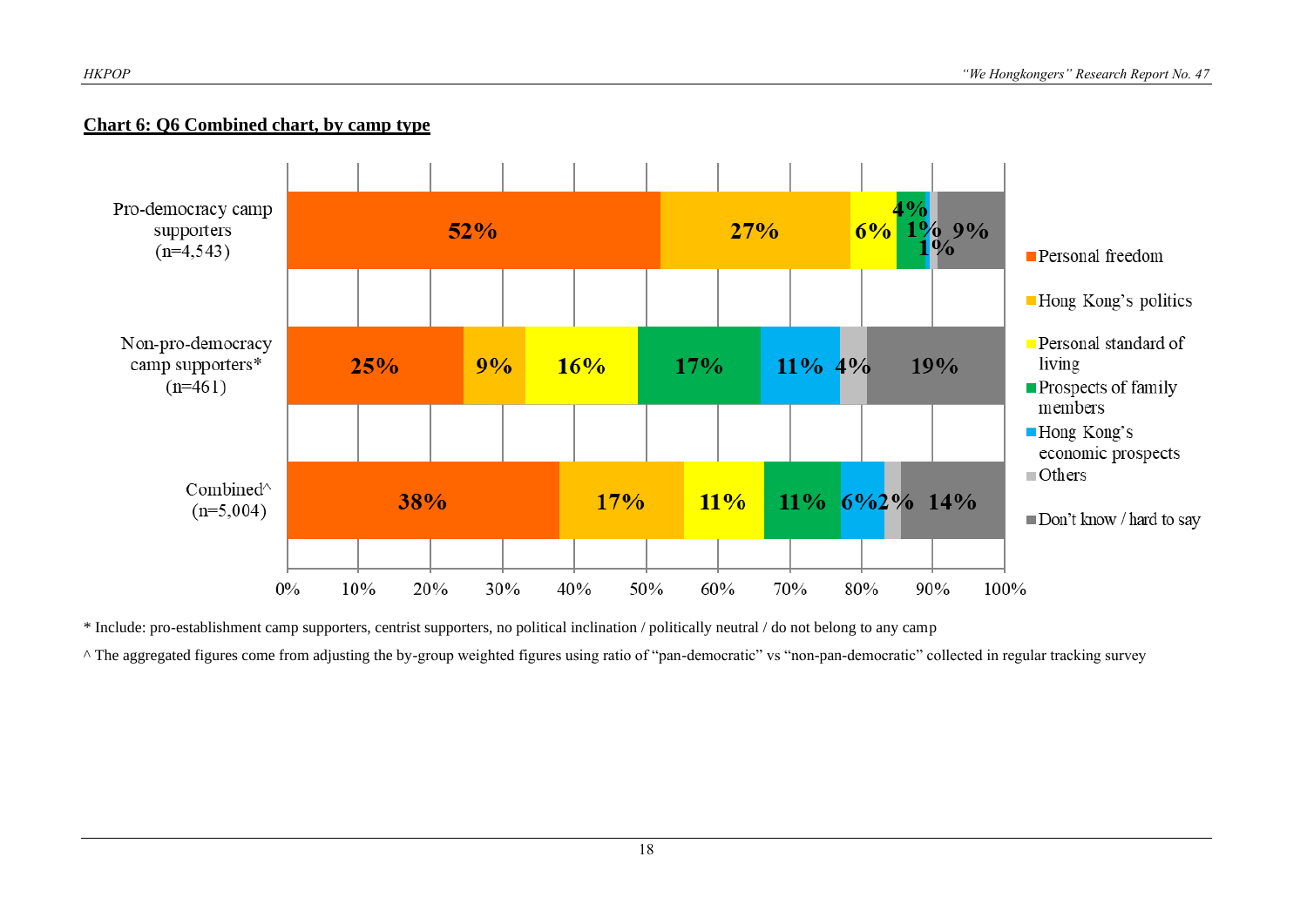# **Appendices**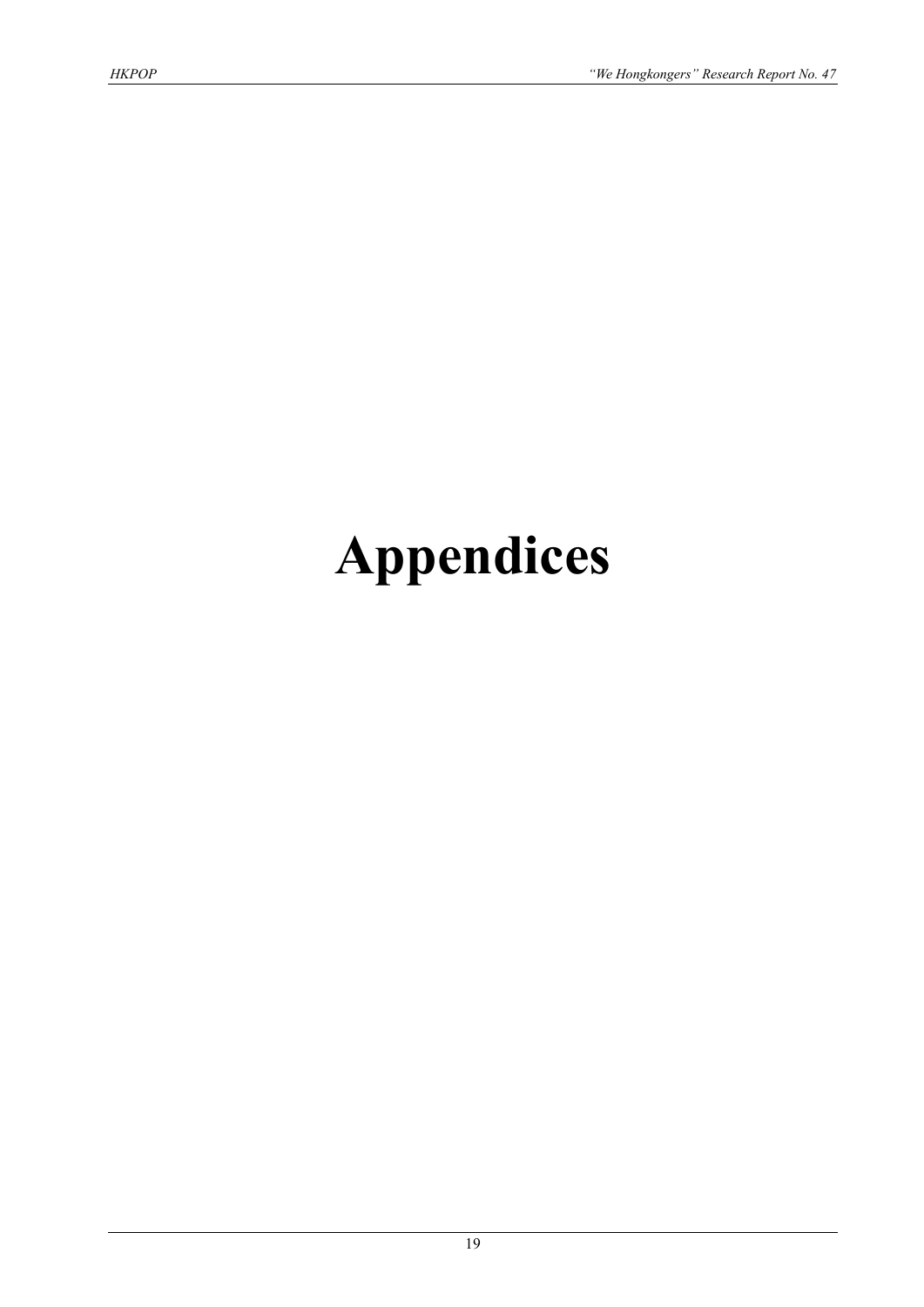### **Appendix 1: Demographic profile of respondents**

| Gender: |                    |              | Pro-democracy camp supporters |                 |        | Non-pro-democracy camp supporters # |        |                 |           | Total      |        |                 |        |
|---------|--------------------|--------------|-------------------------------|-----------------|--------|-------------------------------------|--------|-----------------|-----------|------------|--------|-----------------|--------|
|         |                    | Raw sample   |                               | Weighted sample |        | Raw sample                          |        | Weighted sample |           | Raw sample |        | Weighted sample |        |
|         |                    | Freq         | %                             | Freq            | %      | Freq                                | %      | Freq            | %         | Freq       | $\%$   | Freq            | $\%$   |
| Male    |                    | 2,564        | 52.5%                         | .052            | 47.6%  | 308                                 | 53.4%  | 1,499           | 49.9%     | 2,872      | 52.6%  | 2,551           | 48.9%  |
| Female  |                    | 2,317        | 47.4%                         | 1,150           | 52.1%  | 267                                 | 46.3%  | 1,502           | 50.0%     | 2,584      | 47.3%  | 2,652           | 50.9%  |
| Other   |                    | <sub>(</sub> | 0.1%                          | 8               | 0.3%   | ◠                                   | 0.3%   |                 | $< 0.1\%$ | 8          | 0.1%   | 9               | 0.2%   |
|         | Total              | 4,887        | 100.0%                        | 2,210           | 100.0% | 577                                 | 100.0% | 3,002           | 100.0%    | 5,464      | 100.0% | 5,212           | 100.0% |
|         | Missing case $(s)$ |              |                               |                 |        |                                     |        |                 |           |            |        |                 |        |

| Age:              |       | Pro-democracy camp supporters |       |                 | Non-pro-democracy camp supporters # |            |       |                 | Total |            |        |                 |  |
|-------------------|-------|-------------------------------|-------|-----------------|-------------------------------------|------------|-------|-----------------|-------|------------|--------|-----------------|--|
|                   |       | Raw sample                    |       | Weighted sample |                                     | Raw sample |       | Weighted sample |       | Raw sample |        | Weighted sample |  |
|                   | Freq  | %                             | Freq  | %               | Freq                                | $\%$       | Freq  | %               | Freq  | %          | Freq   | $\%$            |  |
| $12 - 29$         | 710   | 14.5%                         | 774   | 35.0%           | 42                                  | 7.3%       | 272   | 9.0%            | 752   | 13.8%      | 1,046  | 20.1%           |  |
| $30 - 39$         | 1,147 | 23.5%                         | 285   | 12.9%           | 106                                 | 18.4%      | 350   | 11.6%           | 1,253 | 22.9%      | 634    | 12.2%           |  |
| $40 - 49$         | 1,235 | 25.3%                         | 423   | 19.1%           | 133                                 | 23.1%      | 517   | 17.2%           | 1,368 | 25.1%      | 940    | 18.0%           |  |
| $50 - 59$         | 1,127 | 23.1%                         | 499   | 22.6%           | 166                                 | 28.8%      | 1,146 | 38.2%           | 1,293 | 23.7%      | 1,645  | 31.6%           |  |
| 60 or above       | 664   | 13.6%                         | 229   | 10.4%           | 130                                 | 22.5%      | 717   | 23.9%           | 794   | 14.5%      | 947    | 18.2%           |  |
| Total             | 4,883 | 100.0%                        | 2,210 | 100.0%          | 577                                 | 100.0%     | 3,002 | 100.0%          | 5,460 | 100.0%     | 5,212  | 100.0%          |  |
| Missing $case(s)$ | 4     | 0%                            | $<$ 1 | 0%              | $\overline{0}$                      |            |       |                 | 4     |            | $\leq$ |                 |  |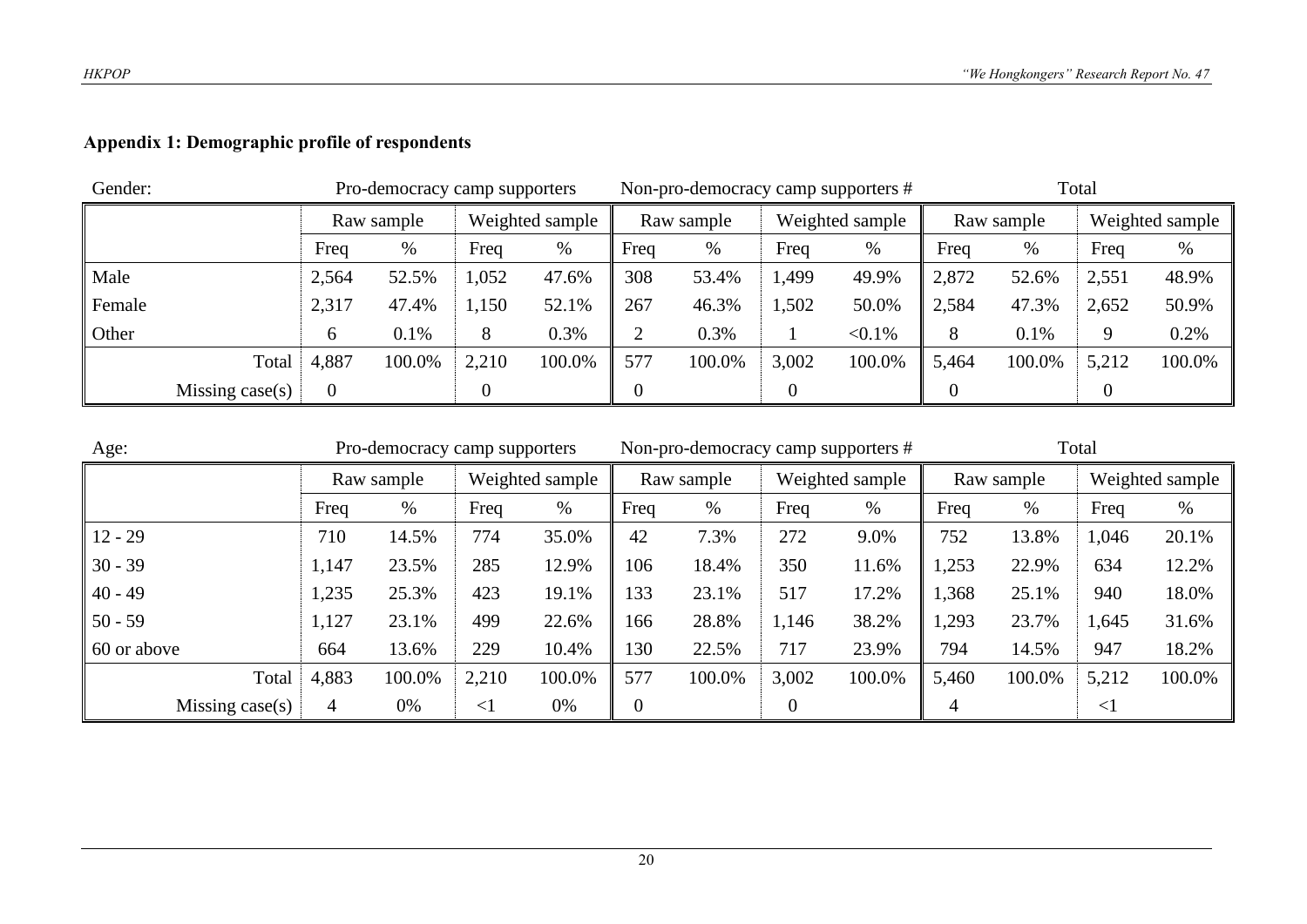| <b>Education attainment:</b> |            | Pro-democracy camp supporters |                 |        |            | Non-pro-democracy camp supporters # |                 |        | Total      |        |                 |        |
|------------------------------|------------|-------------------------------|-----------------|--------|------------|-------------------------------------|-----------------|--------|------------|--------|-----------------|--------|
|                              | Raw sample |                               | Weighted sample |        | Raw sample |                                     | Weighted sample |        | Raw sample |        | Weighted sample |        |
|                              | Freq       | %                             | Freq            | %      | Freq       | %                                   | Freq            | $\%$   | Freq       | $\%$   | Freq            | $\%$   |
| Primary or below             | 10         | 0.2%                          | 27              | $.2\%$ |            | 0.5%                                | 9               | 0.3%   | 13         | 0.2%   | 36              | 0.7%   |
| Secondary                    | 718        | 14.7%                         | 647             | 29.3%  | 125        | 21.7%                               | 920             | 30.6%  | 843        | 15.4%  | 1,567           | 30.1%  |
| Tertiary or above            | 4,156      | 85.1%                         | 1,534           | 69.5%  | 449        | 77.8%                               | 2,073           | 69.0%  | 4,605      | 84.3%  | 3,606           | 69.2%  |
| Total                        | 4,884      | 100.0%                        | 2,208           | 100.0% | 577        | 100.0%                              | 3,002           | 100.0% | 5,461      | 100.0% | 5,210           | 100.0% |
| Missing case $(s)$<br>0%     |            |                               | 0%              |        |            |                                     |                 |        |            |        |                 |        |

| Occupation:        | Pro-democracy camp supporters |        |                 | Non-pro-democracy camp supporters # |            |        |                 | Total  |            |        |       |                 |
|--------------------|-------------------------------|--------|-----------------|-------------------------------------|------------|--------|-----------------|--------|------------|--------|-------|-----------------|
|                    | Raw sample                    |        | Weighted sample |                                     | Raw sample |        | Weighted sample |        | Raw sample |        |       | Weighted sample |
|                    | Freq                          | $\%$   | Freq            | $\%$                                | Freq       | $\%$   | Freq            | $\%$   | Freq       | $\%$   | Freq  | $\%$            |
| Administrators and | 1,934                         | 39.7%  | 436             | 19.8%                               | 203        | 35.2%  | 811             | 27.0%  | 2,137      | 39.2%  | 1,247 | 24.0%           |
| professionals      |                               |        |                 |                                     |            |        |                 |        |            |        |       |                 |
| Clerks and service | 1,309                         | 26.8%  | 498             | 22.7%                               | 149        | 25.8%  | 752             | 25.1%  | 1,458      | 26.7%  | 1,251 | 24.0%           |
| workers            |                               |        |                 |                                     |            |        |                 |        |            |        |       |                 |
| Workers            | 97                            | 2.0%   | 153             | 6.9%                                | 15         | 2.6%   | 94              | 3.1%   | 112        | 2.1%   | 247   | 4.7%            |
| <b>Students</b>    | 183                           | 3.8%   | 445             | 20.2%                               | 8          | 1.4%   | 55              | 1.8%   | 191        | 3.5%   | 499   | 9.6%            |
| Home-makers /      | 233                           | 4.8%   | 225             | 10.2%                               | 21         | 3.6%   | 185             | 6.2%   | 254        | 4.7%   | 410   | 7.9%            |
| housewives         |                               |        |                 |                                     |            |        |                 |        |            |        |       |                 |
| Others             | 1,120                         | 23.0%  | 443             | 20.1%                               | 181        | 31.4%  | 1,105           | 36.8%  | 1,301      | 23.9%  | 1,548 | 29.8%           |
| Total              | 4,876                         | 100.0% | 2,200           | 100.0%                              | 577        | 100.0% | 3,002           | 100.0% | 5,453      | 100.0% | 5,201 | 100.0%          |
| Missing case $(s)$ | 11                            |        | 10              |                                     | 0          |        | 0               |        | 11         |        | 10    |                 |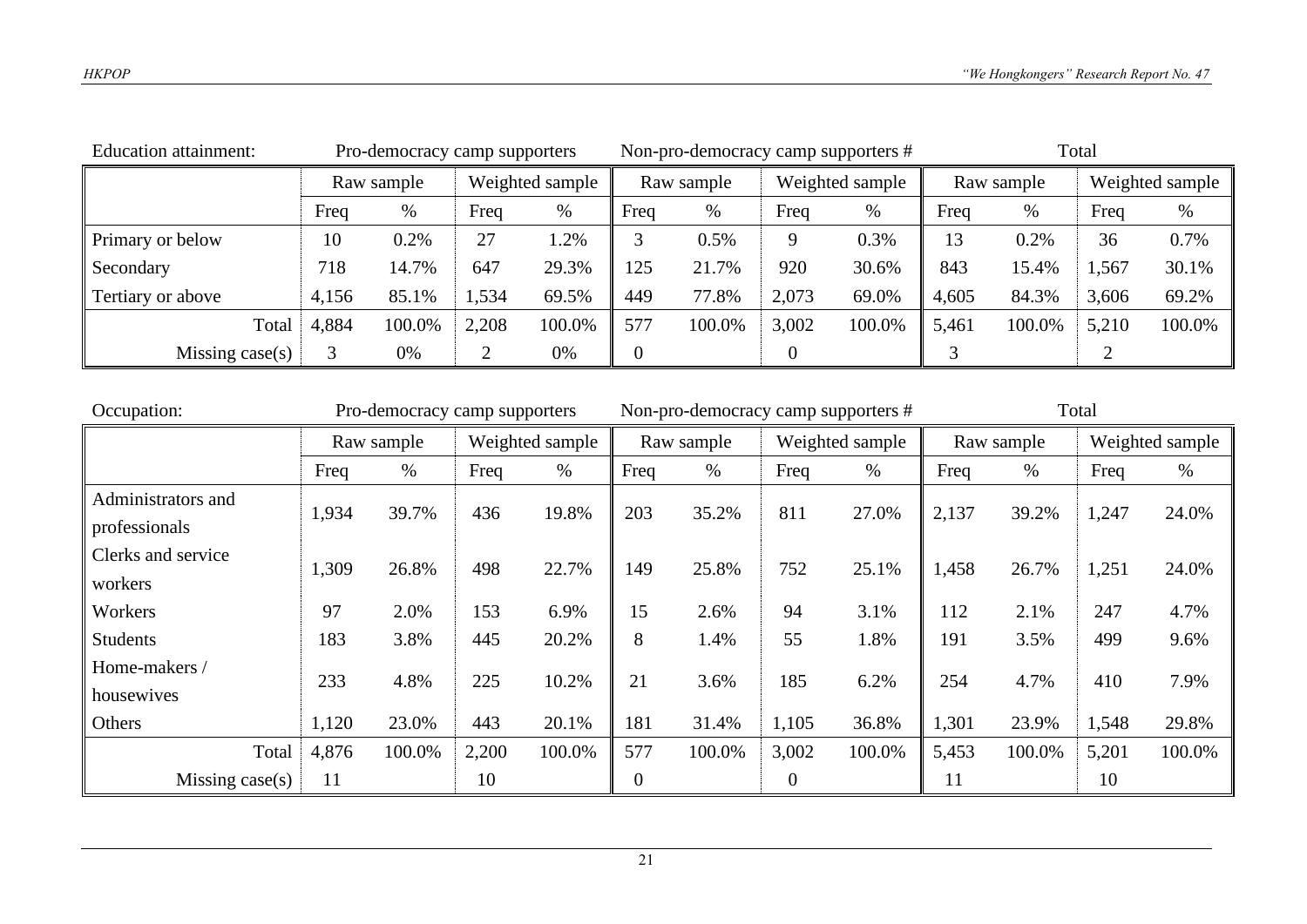| District:           | Pro-democracy camp supporters |            |       |                 | Non-pro-democracy camp supporters # |            |       |                 | Total |            |       |                 |
|---------------------|-------------------------------|------------|-------|-----------------|-------------------------------------|------------|-------|-----------------|-------|------------|-------|-----------------|
|                     |                               | Raw sample |       | Weighted sample |                                     | Raw sample |       | Weighted sample |       | Raw sample |       | Weighted sample |
|                     | Freq                          | $\%$       | Freq  | $\%$            | Freq                                | $\%$       | Freq  | $\%$            | Freq  | $\%$       | Freq  | $\%$            |
| Central & Western   | 222                           | 4.6%       | 110   | 5.1%            | 28                                  | 4.9%       | 66    | 2.2%            | 250   | 4.6%       | 177   | 3.4%            |
| Wan Chai            | 116                           | 2.4%       | 50    | 2.3%            | 16                                  | 2.8%       | 76    | 2.6%            | 132   | 2.4%       | 127   | 2.5%            |
| Eastern             | 492                           | 10.2%      | 136   | 6.2%            | 68                                  | 11.9%      | 270   | 9.0%            | 560   | 10.3%      | 406   | 7.9%            |
| Southern            | 199                           | 4.1%       | 25    | 1.2%            | 23                                  | 4.0%       | 140   | 4.7%            | 222   | 4.1%       | 165   | 3.2%            |
| Yau Tsim Mong       | 195                           | 4.0%       | 105   | 4.8%            | 26                                  | 4.6%       | 106   | 3.6%            | 221   | 4.1%       | 211   | 4.1%            |
| Sham Shui Po        | 234                           | 4.8%       | 115   | 5.3%            | 32                                  | 5.6%       | 252   | 8.4%            | 266   | 4.9%       | 367   | 7.1%            |
| <b>Kowloon City</b> | 259                           | 5.3%       | 40    | 1.8%            | 34                                  | 6.0%       | 222   | 7.4%            | 293   | 5.4%       | 263   | 5.1%            |
| Wong Tai Sin        | 263                           | 5.4%       | 86    | 4.0%            | 19                                  | 3.3%       | 75    | 2.5%            | 282   | 5.2%       | 161   | 3.1%            |
| <b>Kwun Tong</b>    | 339                           | 7.0%       | 302   | 13.9%           | 47                                  | 8.2%       | 294   | 9.8%            | 386   | 7.1%       | 596   | 11.5%           |
| Tsuen Wan           | 237                           | 4.9%       | 140   | 6.4%            | 30                                  | 5.3%       | 128   | 4.3%            | 267   | 4.9%       | 268   | 5.2%            |
| Tuen Mun            | 286                           | 5.9%       | 180   | 8.3%            | 33                                  | 5.8%       | 133   | 4.4%            | 319   | 5.9%       | 313   | 6.0%            |
| Yuen Long           | 309                           | 6.4%       | 84    | 3.9%            | 41                                  | 7.2%       | 255   | 8.5%            | 350   | 6.5%       | 339   | 6.6%            |
| North               | 156                           | 3.2%       | 63    | 2.9%            | 13                                  | 2.3%       | 88    | 2.9%            | 169   | 3.1%       | 151   | 2.9%            |
| Tai Po              | 227                           | 4.7%       | 231   | 10.6%           | 24                                  | 4.2%       | 59    | 2.0%            | 251   | 4.6%       | 290   | 5.6%            |
| Sai Kung            | 379                           | 7.8%       | 120   | 5.5%            | 37                                  | 6.5%       | 258   | 8.6%            | 416   | 7.7%       | 378   | 7.3%            |
| Sha Tin             | 555                           | 11.5%      | 185   | 8.5%            | 62                                  | 10.9%      | 219   | 7.3%            | 617   | 11.4%      | 404   | 7.8%            |
| Kwai Tsing          | 258                           | 5.3%       | 117   | 5.4%            | 25                                  | 4.4%       | 251   | 8.4%            | 283   | 5.2%       | 368   | 7.1%            |
| Islands             | 120                           | 2.5%       | 88    | 4.0%            | 12                                  | 2.1%       | 96    | 3.2%            | 132   | 2.4%       | 183   | 3.5%            |
| Total               | 4,846                         | 100.0%     | 2,179 | 100.0%          | 570                                 | 100.0%     | 2,988 | 100.0%          | 5,416 | 100.0%     | 5,167 | 100.0%          |
| Missing case(s)     | 41                            |            | 31    |                 | 7                                   |            | 14    |                 | 48    |            | 45    |                 |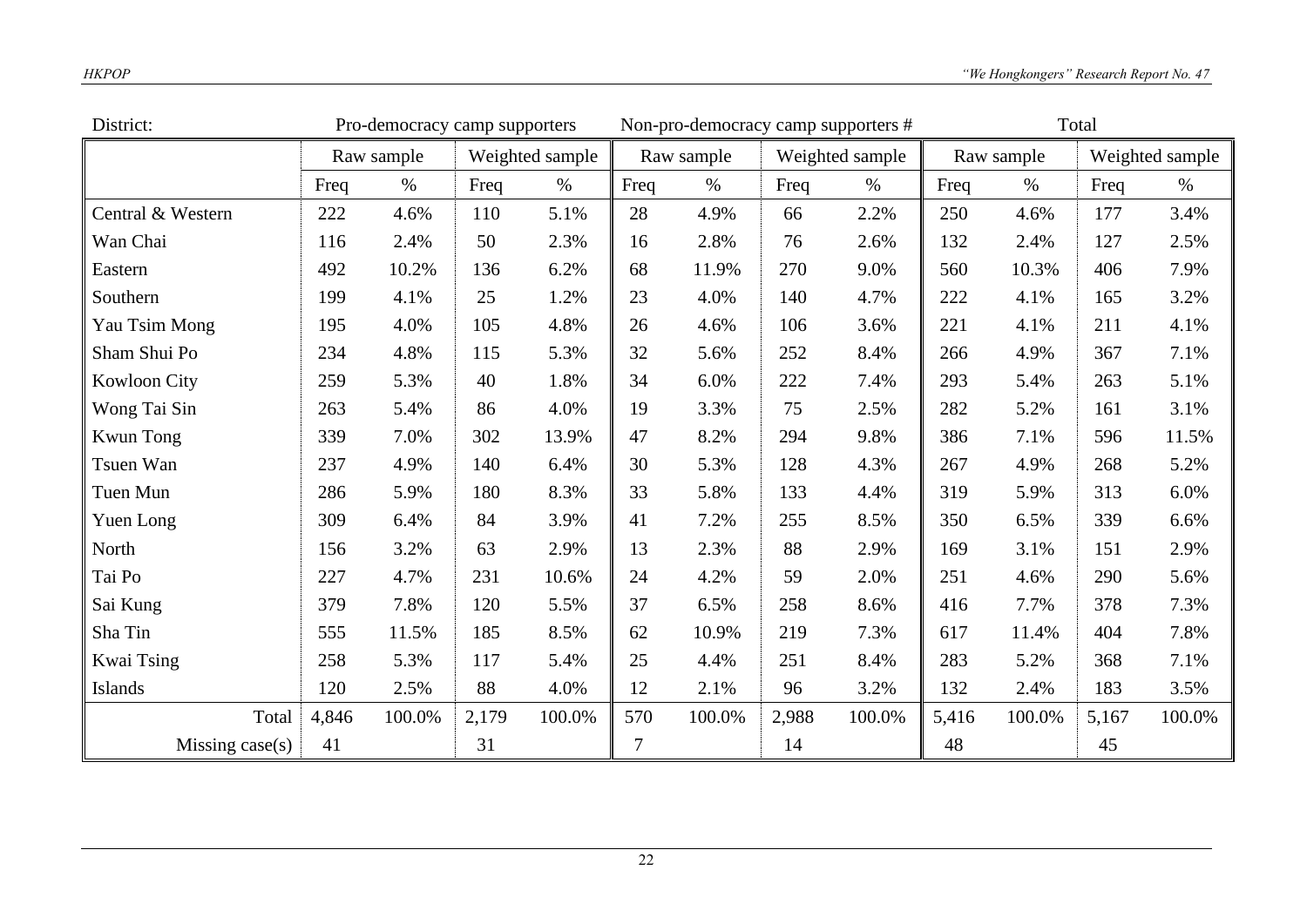| Political inclination*:     | Pro-democracy camp supporters |                               |                | Non-pro-democracy camp supporters # |                |        |                 | Total  |                |        |                 |        |
|-----------------------------|-------------------------------|-------------------------------|----------------|-------------------------------------|----------------|--------|-----------------|--------|----------------|--------|-----------------|--------|
|                             |                               | Weighted sample<br>Raw sample |                | Raw sample                          |                |        | Weighted sample |        | Raw sample     |        | Weighted sample |        |
|                             | Freq                          | %                             | Freq           | $\%$                                | Freq           | $\%$   | Freq            | $\%$   | Freq           | %      | Freq            | $\%$   |
| Pro-democracy camp          | 2,806                         | 57.4%                         | 1,412          | 63.9%                               | 0              | 0%     | $\theta$        | 0%     | 2,806          | 51.4%  | 1,412           | 27.1%  |
| Pro-establishment camp      | $\overline{0}$                | 0%                            | $\theta$       | 0%                                  | 37             | 6.4%   | 478             | 15.9%  | 37             | 0.7%   | 478             | 9.2%   |
| Localist                    | 2,081                         | 42.6%                         | 798            | 36.1%                               | 0              | 0%     | $\overline{0}$  | 0%     | 2,081          | 38.1%  | 798             | 15.3%  |
| Centrist                    | 0                             | 0%                            | $\overline{0}$ | 0%                                  | 188            | 32.6%  | 804             | 26.8%  | 188            | 3.4%   | 804             | 15.4%  |
| Others                      | $\overline{0}$                | 0%                            | $\overline{0}$ | 0%                                  | $\theta$       | 0%     | $\theta$        | 0%     | $\overline{0}$ | 0%     | $\overline{0}$  | 0%     |
| No political inclination /  |                               |                               |                |                                     |                |        |                 |        |                |        |                 |        |
| politically neutral / don't | $\overline{0}$                | 0%                            | $\overline{0}$ | 0%                                  | 352            | 61.0%  | 1,720           | 57.3%  | 352            | 6.4%   | 1,720           | 33.0%  |
| belong to any camp          |                               |                               |                |                                     |                |        |                 |        |                |        |                 |        |
| Don't know / hard to say    | $\overline{0}$                | 0%                            | $\overline{0}$ | 0%                                  | $\overline{0}$ | 0%     | $\overline{0}$  | 0%     | $\overline{0}$ | 0%     | $\overline{0}$  | 0%     |
| Total                       | 4,887                         | 100.0%                        | 2,210          | 100.0%                              | 577            | 100.0% | 3,002           | 100.0% | 5,464          | 100.0% | 5,212           | 100.0% |
| Missing $case(s)$           | $\overline{0}$                |                               | 0              |                                     | 0              |        | 0               |        | $\Omega$       |        | $\overline{0}$  |        |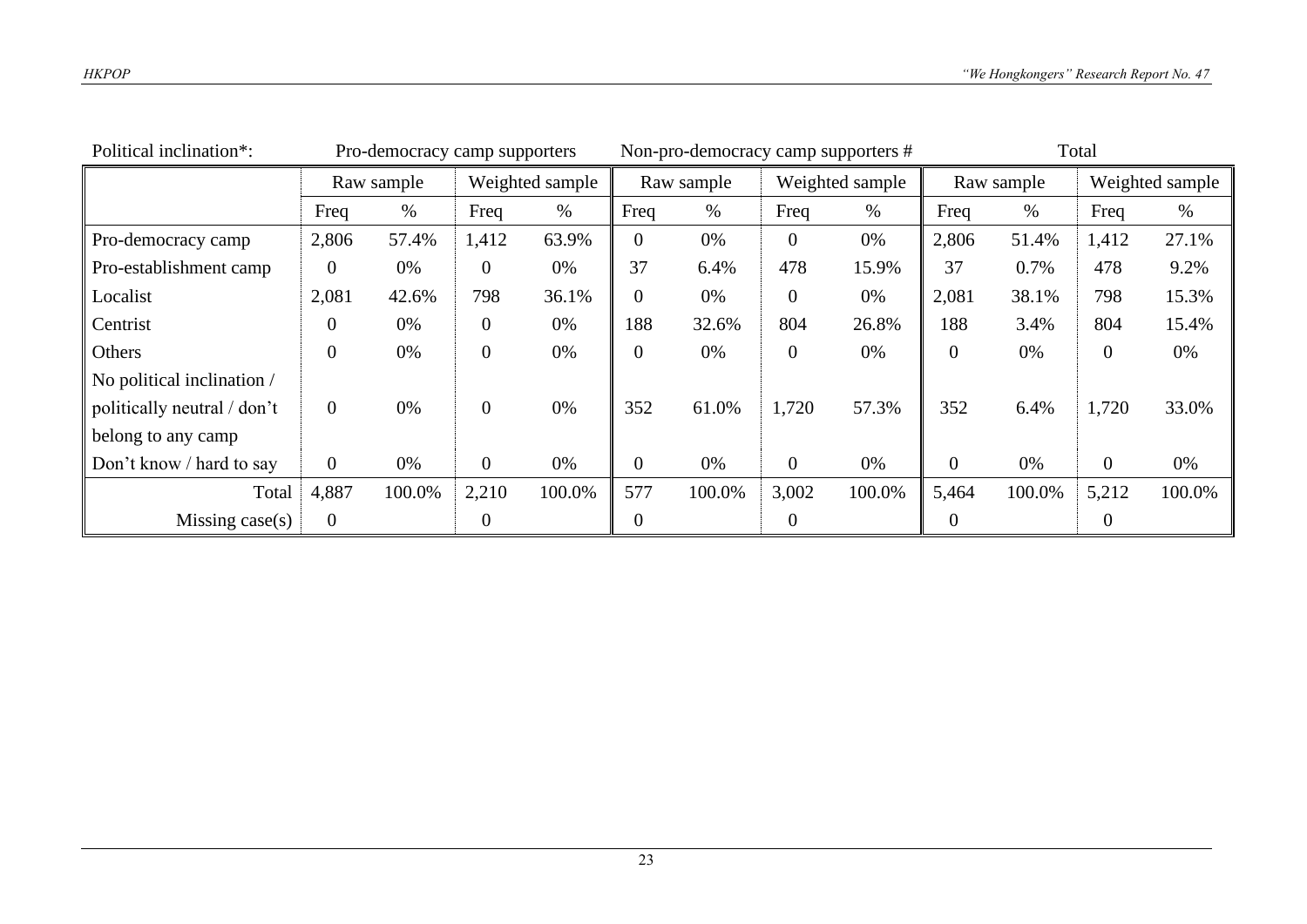| Voted political camp*:      | Pro-democracy camp supporters |        |                 | Non-pro-democracy camp supporters # |            |        |                 | Total  |            |        |                 |        |
|-----------------------------|-------------------------------|--------|-----------------|-------------------------------------|------------|--------|-----------------|--------|------------|--------|-----------------|--------|
|                             | Raw sample                    |        | Weighted sample |                                     | Raw sample |        | Weighted sample |        | Raw sample |        | Weighted sample |        |
|                             | Freq                          | %      | Freq            | $\%$                                | Freq       | %      | Freq            | $\%$   | Freq       | %      | Freq            | $\%$   |
| Democratic                  | 4,633                         | 95.2%  | 1,127           | 51.5%                               | 351        | 60.8%  | 373             | 12.4%  | 4,984      | 91.6%  | 1,500           | 28.9%  |
| Non-democratic              | 13                            | 0.3%   | 89              | 4.1%                                | 102        | 17.7%  | 1,460           | 48.7%  | 115        | 2.1%   | 1,549           | 29.9%  |
| Did not vote / blank vote / |                               |        |                 |                                     |            |        |                 |        |            |        |                 |        |
| void vote / don't know /    | 148                           | 3.0%   | 427             | 19.5%                               | 86         | 14.9%  | 822             | 27.4%  | 234        | 4.3%   | 1,250           | 24.1%  |
| hard to say $/$ refuse to   |                               |        |                 |                                     |            |        |                 |        |            |        |                 |        |
| answer                      |                               |        |                 |                                     |            |        |                 |        |            |        |                 |        |
| Not a registered voter      | 73                            | 1.5%   | 543             | 24.8%                               | 38         | 6.6%   | 347             | 11.5%  | 111        | 2.0%   | 890             | 17.1%  |
| Total                       | 4,867                         | 100.0% | 2,187           | 100.0%                              | 577        | 100.0% | 3,002           | 100.0% | 5,444      | 100.0% | 5,189           | 100.0% |

\*(Only for respondents aged 18 or above or refuse to answer age)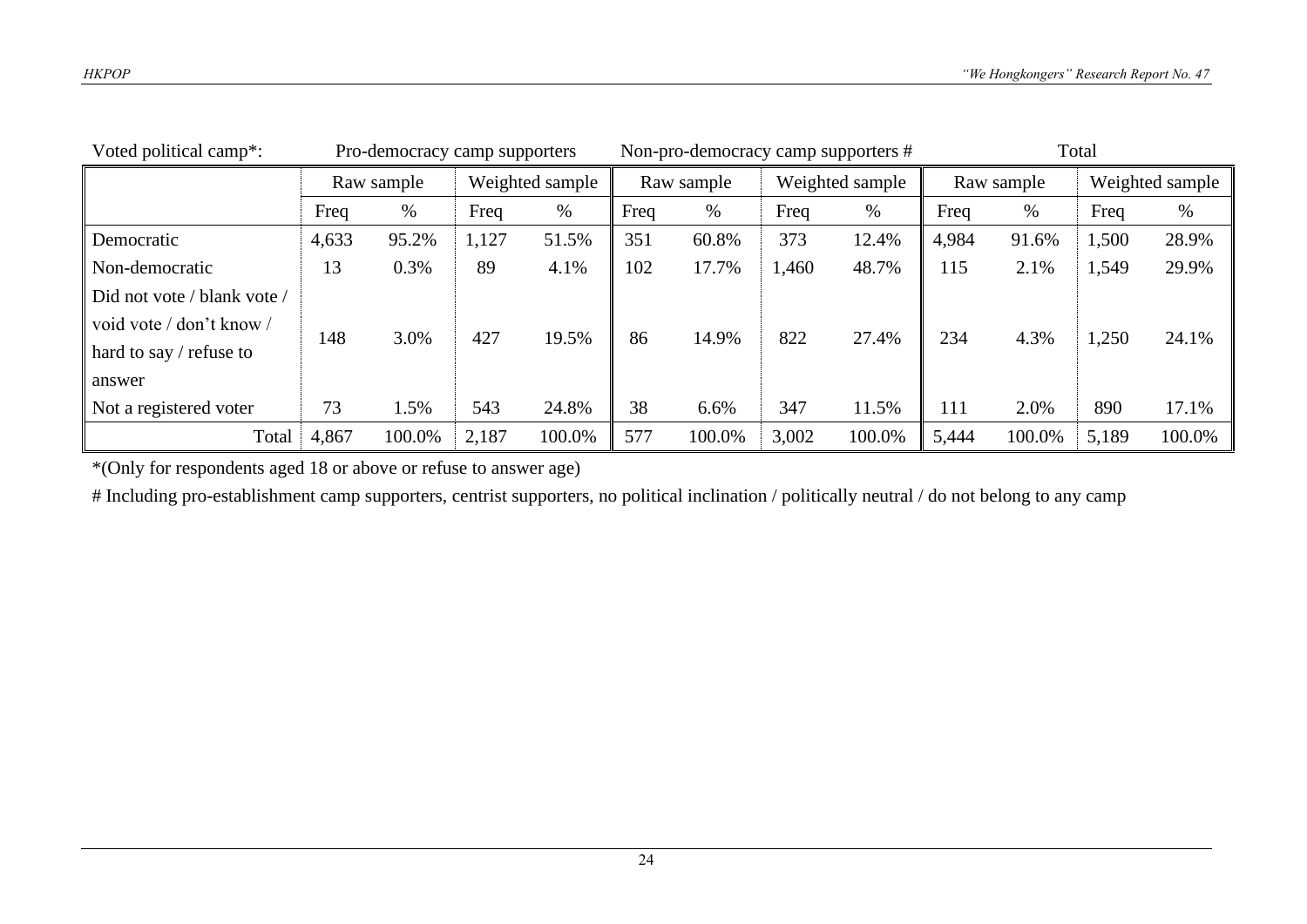#### **Appendix 2: Contact Information**

| Total valid samples     | 5,697        |
|-------------------------|--------------|
| Survey period           | 15-18/3/2021 |
| Success rate            | 6.0%         |
| Questionnaires sent out | 94,935       |
| Questionnaires received | 6,105        |
| Ineligible samples      | 26           |
| Invalid samples         | 275          |
| Incomplete samples      | 107          |
| Standard error          | 0.7%         |
| Sampling error          | 1.3%         |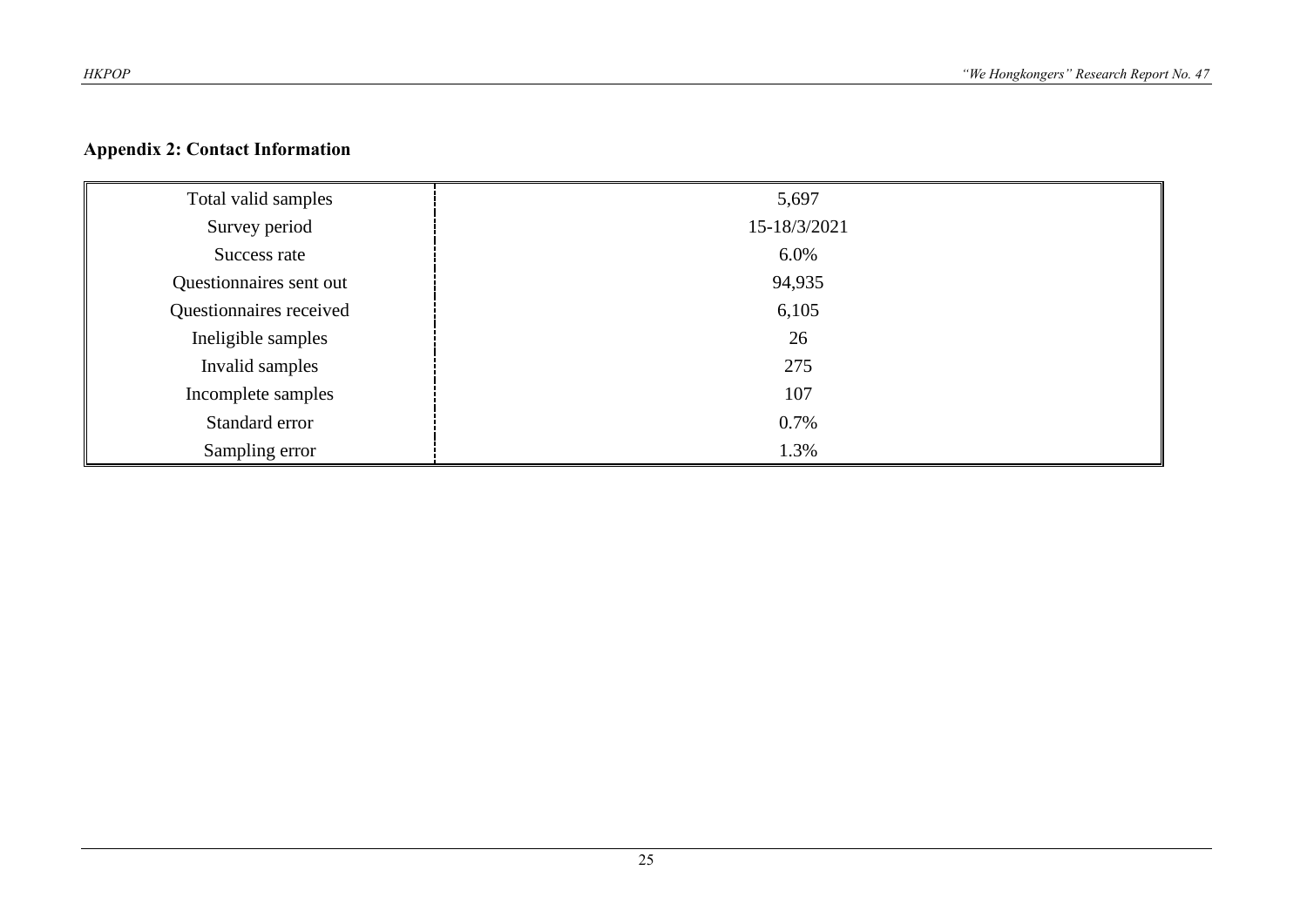#### **Appendix 3: Quantitative analyses**

#### **Q1 Survey results, by camp type; Survey period: 15-18/3/2021**

| Q1 How confident are you in Hong<br>Kong's political environment in future? |             |       | Pro-democracy camp supporters |       | Non-pro-democracy camp supporters # | Total          |          |  |
|-----------------------------------------------------------------------------|-------------|-------|-------------------------------|-------|-------------------------------------|----------------|----------|--|
|                                                                             |             |       | Percentages                   |       | Percentages                         | Percentages    |          |  |
|                                                                             |             |       | $(Base=2,210)$                |       | $(Base=3,002)$                      | $(Base=5,212)$ |          |  |
| Very confident                                                              |             | 1.8%  |                               | 14.2% | $40.0\%$                            | 8.9%           |          |  |
| Somewhat confident                                                          | Confident   | 2.7%  | $4.5\%$                       | 25.9% |                                     | 16.1%          | }25.0%   |  |
| Half-half                                                                   |             | 0.3%  |                               | 12.7% |                                     | 7.5%           |          |  |
| Somewhat unconfident                                                        |             | 9.6%  |                               | 11.4% |                                     | 10.6%          |          |  |
| Very unconfident                                                            | Unconfident | 85.2% | }94.8%                        | 32.0% | 43.5%                               | 54.6%          | $65.2\%$ |  |
| Don't know / hard to say                                                    |             |       | 0.4%                          |       | 3.8%                                | 2.3%           |          |  |
| Total                                                                       |             |       | 100.0%                        |       | 100.0%                              | 100.0%         |          |  |
| Mean values                                                                 |             |       | 1.3                           |       | 2.8                                 | 2.1            |          |  |
| Standard error of mean                                                      |             | < 0.1 |                               |       | < 0.1                               | < 0.1          |          |  |
| Median                                                                      |             | 1.0   |                               |       | 3.0                                 | 1.0            |          |  |
| Refuse to answer                                                            |             |       | $\langle$ 1                   |       | $\boldsymbol{\theta}$               | $\langle$ 1    |          |  |
| Net value (Confident- Unconfident)                                          |             |       | $-90.3%$                      |       | $-3.4%$                             | $-40.3%$       |          |  |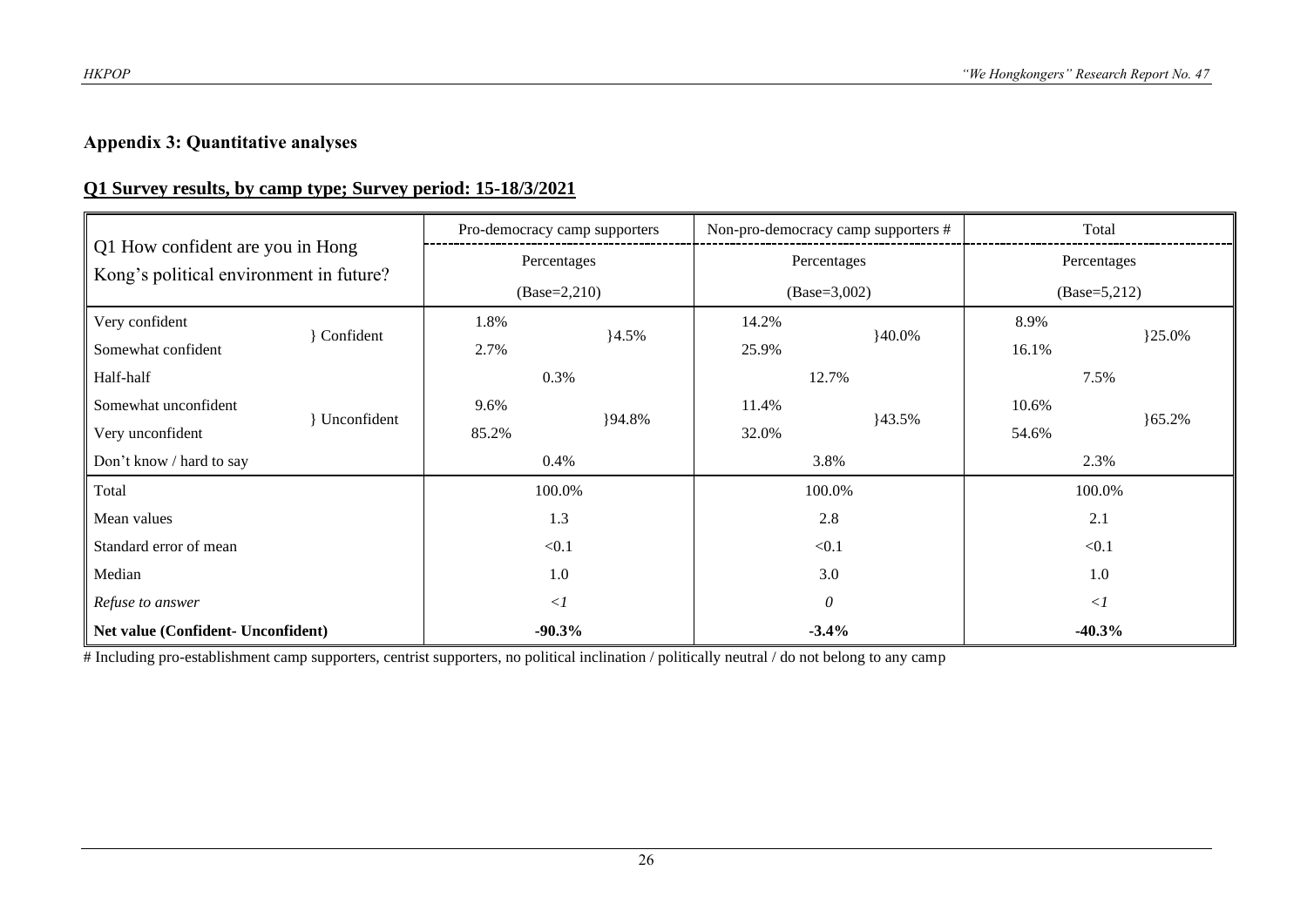#### **Q2 Survey results, by camp type; Survey period: 15-18/3/2021**

| Q2 How confident are you in the level of |             |             | Pro-democracy camp supporters |       | Non-pro-democracy camp supporters # | Total          |           |  |
|------------------------------------------|-------------|-------------|-------------------------------|-------|-------------------------------------|----------------|-----------|--|
| personal freedom enjoyed by Hong Kong    |             | Percentages |                               |       | Percentages                         | Percentages    |           |  |
| people in future?                        |             |             | $(Base=2,210)$                |       | $(Base=3,002)$                      | $(Base=5,211)$ |           |  |
| Very confident                           |             | 1.8%        |                               | 19.2% |                                     | 11.8%          |           |  |
| Somewhat confident                       | Confident   | 2.7%        | $4.6\%$                       | 28.1% | 147.2%                              | 17.3%          | ${29.1%}$ |  |
| Half-half                                |             | 2.1%        |                               | 6.6%  |                                     | 4.7%           |           |  |
| Somewhat unconfident                     |             | 12.7%       |                               | 14.3% |                                     | 13.6%          |           |  |
| Very unconfident                         | Unconfident | 80.1%       | }92.8%                        | 28.5% | }42.8%                              | 50.4%          | $64.0\%$  |  |
| Don't know / hard to say                 |             | 0.5%        |                               |       | 3.4%                                | 2.2%           |           |  |
| Total                                    |             | 100.0%      |                               |       | 100.0%                              | 100.0%         |           |  |
| Mean values                              |             | 1.3         |                               |       | 2.9                                 | 2.2            |           |  |
| Standard error of mean                   |             | < 0.1       |                               |       | < 0.1                               | < 0.1          |           |  |
| Median                                   |             | 1.0         |                               | 3.0   |                                     | 1.0            |           |  |
| Refuse to answer                         |             | $\langle$ 1 |                               |       | $\theta$                            | $\langle$ 1    |           |  |
| Net value (Confident- Unconfident)       |             | $-88.2%$    |                               |       | $+4.5%$                             | $-34.8%$       |           |  |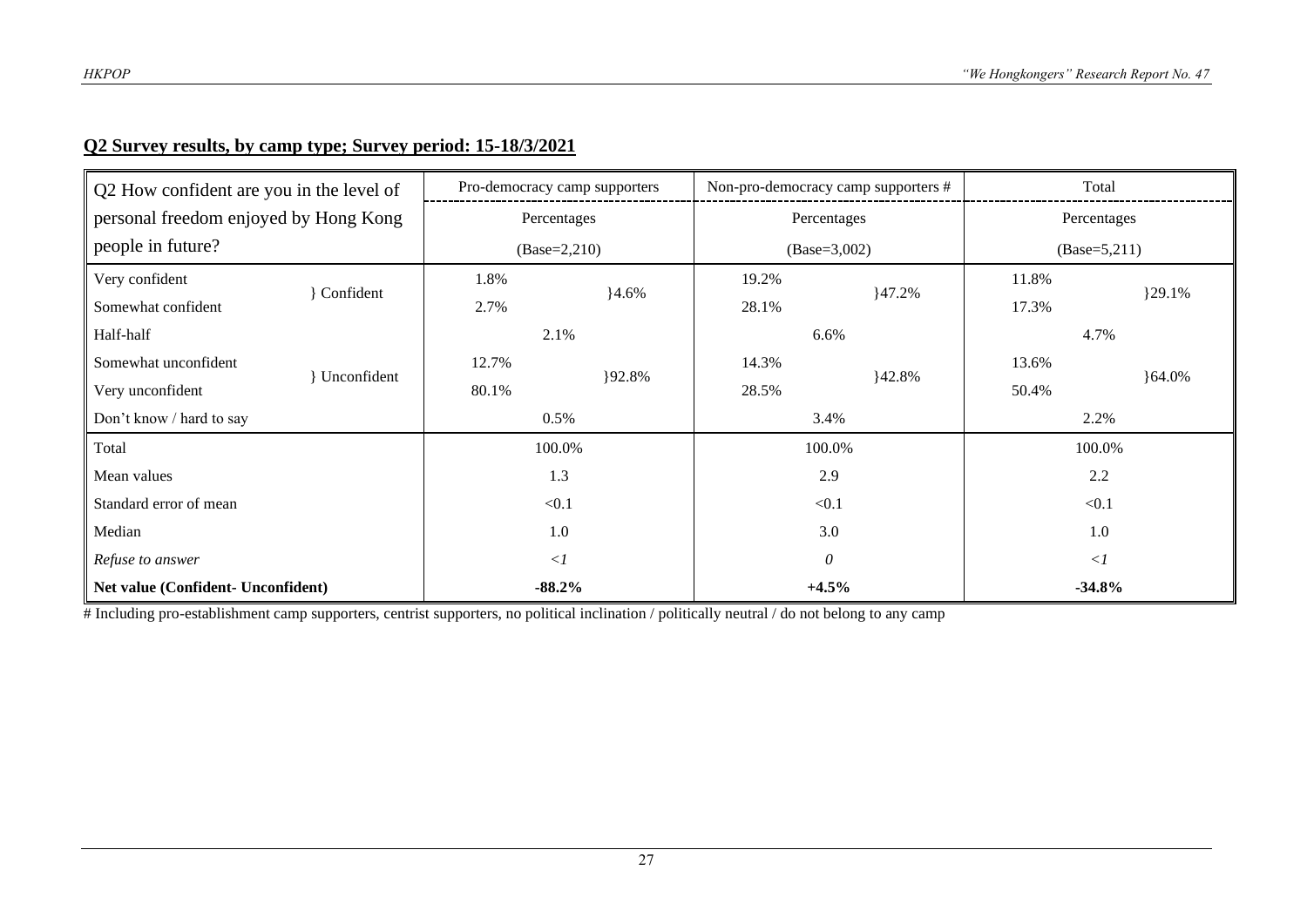#### **Q3 Survey results, by camp type; Survey period: 15-18/3/2021**

|                                                                |             | Pro-democracy camp supporters |       | Non-pro-democracy camp supporters # |                | Total      |  |
|----------------------------------------------------------------|-------------|-------------------------------|-------|-------------------------------------|----------------|------------|--|
| Q3 How confident are you in Hong<br>Kong's economic prospects? | Percentages |                               |       | Percentages                         | Percentages    |            |  |
|                                                                |             | $(Base=2,209)$                |       | $(Base=3,002)$                      | $(Base=5,211)$ |            |  |
| Very confident<br><b>Confident</b>                             | 0.0%        | $1.5\%$                       | 9.4%  | }39.7%                              | 5.4%           | }23.5%     |  |
| Somewhat confident                                             | 1.5%        |                               | 30.4% |                                     | 18.1%          |            |  |
| <b>Half-half</b>                                               | 23.3%       |                               | 21.6% |                                     | 22.3%          |            |  |
| Somewhat unconfident                                           | 27.0%       |                               | 19.5% |                                     | 22.6%          |            |  |
| <b>Unconfident</b><br>Very unconfident                         | 44.8%       | 171.7%                        | 17.3% | }36.8%                              | 28.9%          | $\{51.6\%$ |  |
| Don't know / hard to say                                       | 3.4%        |                               |       | 1.9%                                | 2.6%           |            |  |
| Total                                                          | 100.0%      |                               |       | 100.0%                              | 100.0%         |            |  |
| <b>Mean values</b>                                             |             | 1.8                           |       | 2.9                                 | 2.5            |            |  |
| Standard error of mean                                         | < 0.1       |                               |       | < 0.1                               | < 0.1          |            |  |
| Median                                                         | 2.0         |                               |       | 3.0                                 | 2.0            |            |  |
| Refuse to answer                                               |             |                               |       | $\langle$                           |                |            |  |
| Net value (Confident- Unconfident)                             | $-70.2%$    |                               |       | $+3.0%$                             | $-28.0\%$      |            |  |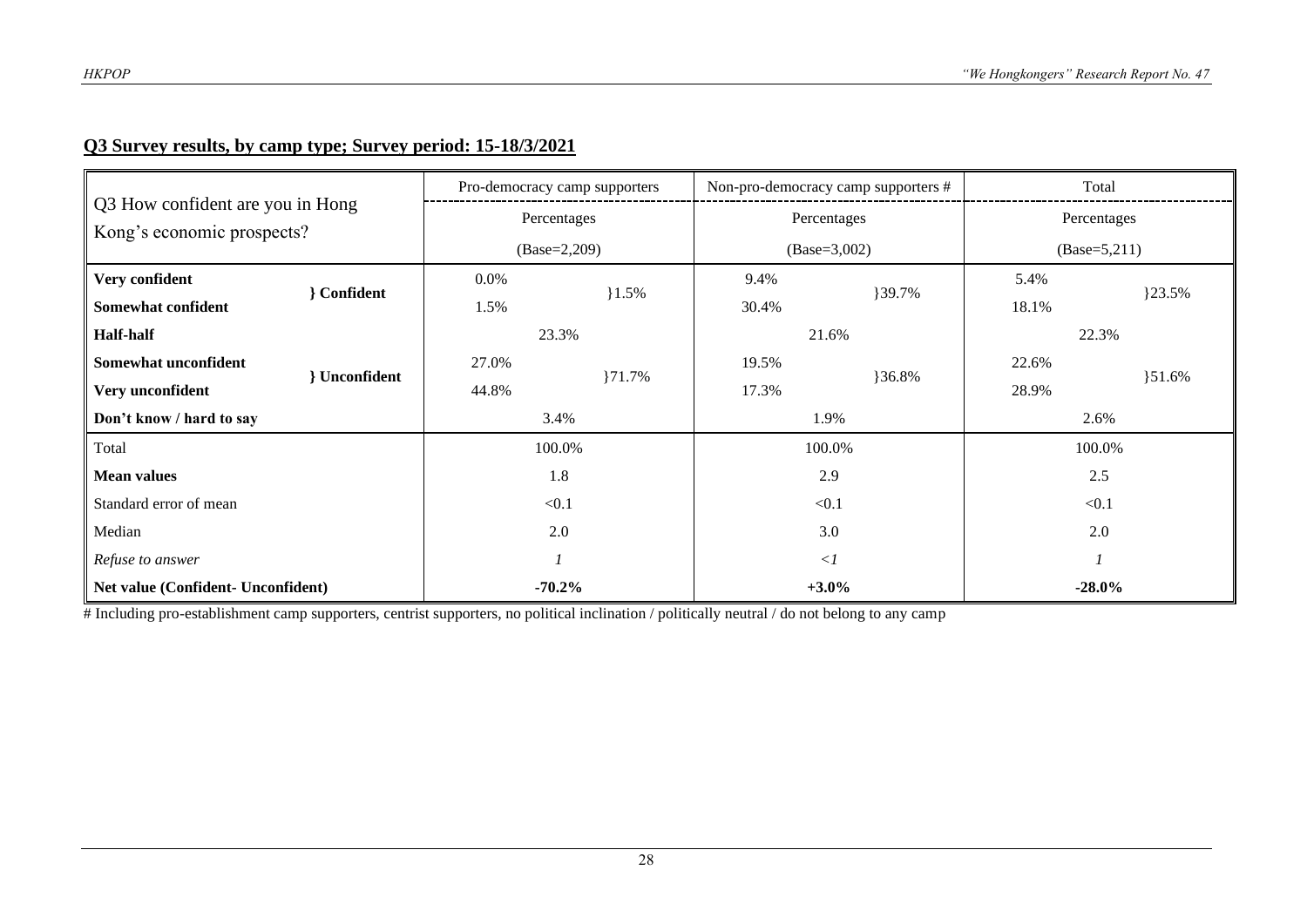#### **Q4 Survey results, by camp type; Survey period: 15-18/3/2021**

|                                                                                  |                      |             | Pro-democracy camp supporters |       | Non-pro-democracy camp supporters # |                | Total       |  |
|----------------------------------------------------------------------------------|----------------------|-------------|-------------------------------|-------|-------------------------------------|----------------|-------------|--|
| Q4 How confident are you in Mainland<br>China's political environment in future? |                      |             | Percentages                   |       | Percentages                         |                | Percentages |  |
|                                                                                  |                      |             | $(Base=2,209)$                |       | $(Base=3,002)$                      | $(Base=5,211)$ |             |  |
| Very confident                                                                   |                      | 2.8%        |                               | 13.6% |                                     | 9.0%           |             |  |
| <b>Confident</b><br>Somewhat confident                                           |                      | 3.5%        | $6.3\%$                       | 30.0% | 43.6%                               | 18.8%          | }27.8%      |  |
| <b>Half-half</b>                                                                 |                      |             | 2.7%<br>11.9%                 |       | 8.0%                                |                |             |  |
| Somewhat unconfident                                                             | <b>l</b> Unconfident | 9.4%        |                               | 7.7%  |                                     | 8.4%           |             |  |
| Very unconfident                                                                 |                      | 77.6%       | }87.0%                        | 28.4% | $36.1\%$                            | 49.3%          | }57.7%      |  |
| Don't know / hard to say                                                         |                      | 3.9%        |                               |       | 8.4%                                | 6.5%           |             |  |
| Total                                                                            |                      |             | 100.0%                        |       | 100.0%                              | 100.0%         |             |  |
| <b>Mean values</b>                                                               |                      |             | 1.4                           |       | 2.9                                 | 2.2            |             |  |
| Standard error of mean                                                           |                      |             | < 0.1                         |       | < 0.1                               | < 0.1          |             |  |
| Median                                                                           |                      | 1.0         |                               | 3.0   |                                     | 1.0            |             |  |
| Refuse to answer                                                                 |                      | $\langle$ 1 |                               |       | $\theta$                            | $\langle$ 1    |             |  |
| Net value (Confident- Unconfident)                                               |                      |             | $-80.8\%$                     |       | $+7.5%$                             | $-29.9%$       |             |  |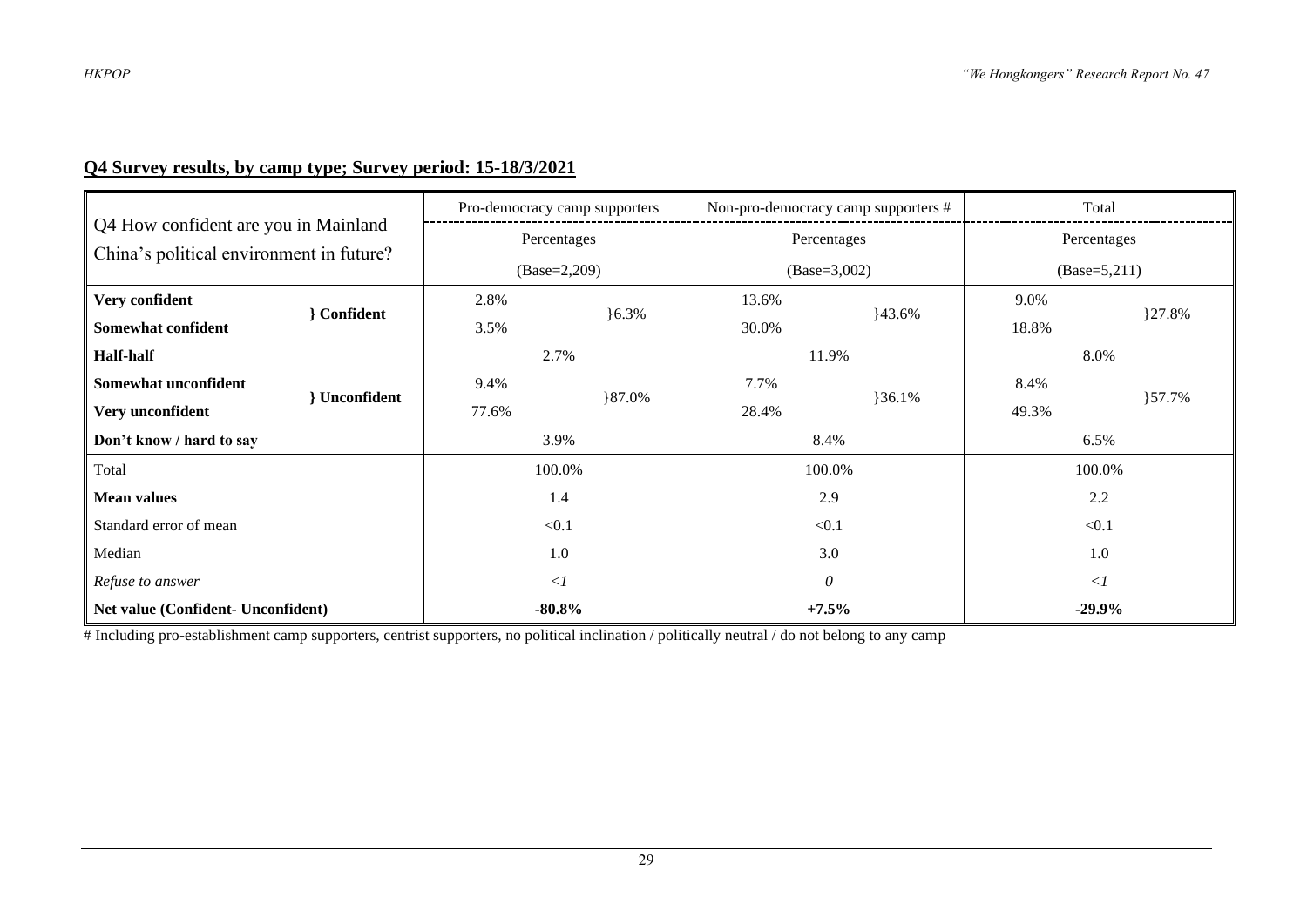## **Q5 Survey results, by camp type; Survey period: 15-18/3/2021**

|                                                                      | Pro-democracy camp supporters | Non-pro-democracy camp supporters # | Total          |  |  |
|----------------------------------------------------------------------|-------------------------------|-------------------------------------|----------------|--|--|
| Q5 Do you currently have any plan to<br>leave Hong Kong permanently? | Percentages                   | Percentages                         | Percentages    |  |  |
|                                                                      | $(Base=2,210)$                | $(Base=3,002)$                      | $(Base=5,211)$ |  |  |
| Yes, ready to leave anytime                                          | 3.0%                          | 0.1%                                | 1.3%           |  |  |
| Yes, under preparation<br>$\}$ Yes                                   | 7.9%<br>}30.1%                | 1.2%<br>13.7%                       | 4.0%<br>320.7% |  |  |
| Yes, but no preparation has                                          | 19.2%                         | 12.5%                               | 15.3%          |  |  |
| been made yet                                                        |                               |                                     |                |  |  |
| No, but would seek to leave if                                       | 41.5%                         | 43.2%                               | 42.5%          |  |  |
| situation worsen<br>$\}$ No                                          | }54.9%                        | }79.5%                              | ${69.1\%}$     |  |  |
| No, will not leave under any                                         | 13.3%                         | 36.4%                               | 26.6%          |  |  |
| circumstances                                                        |                               |                                     |                |  |  |
| <b>Already left permanently</b>                                      | 4.9%                          | $0.0\%$                             | 2.1%           |  |  |
| Temporarily not in Hong Kong (e.g., studying                         | 1.6%                          | 1.7%                                | 1.7%           |  |  |
| abroad)                                                              |                               |                                     |                |  |  |
| Don't know / hard to say                                             | 8.6%                          | 5.1%                                | 6.5%           |  |  |
| Total                                                                | 100.0%                        | 100.0%                              | 100.0%         |  |  |
| Refuse to answer                                                     | $\langle$ 1                   | $\boldsymbol{\theta}$               | $\langle$ 1    |  |  |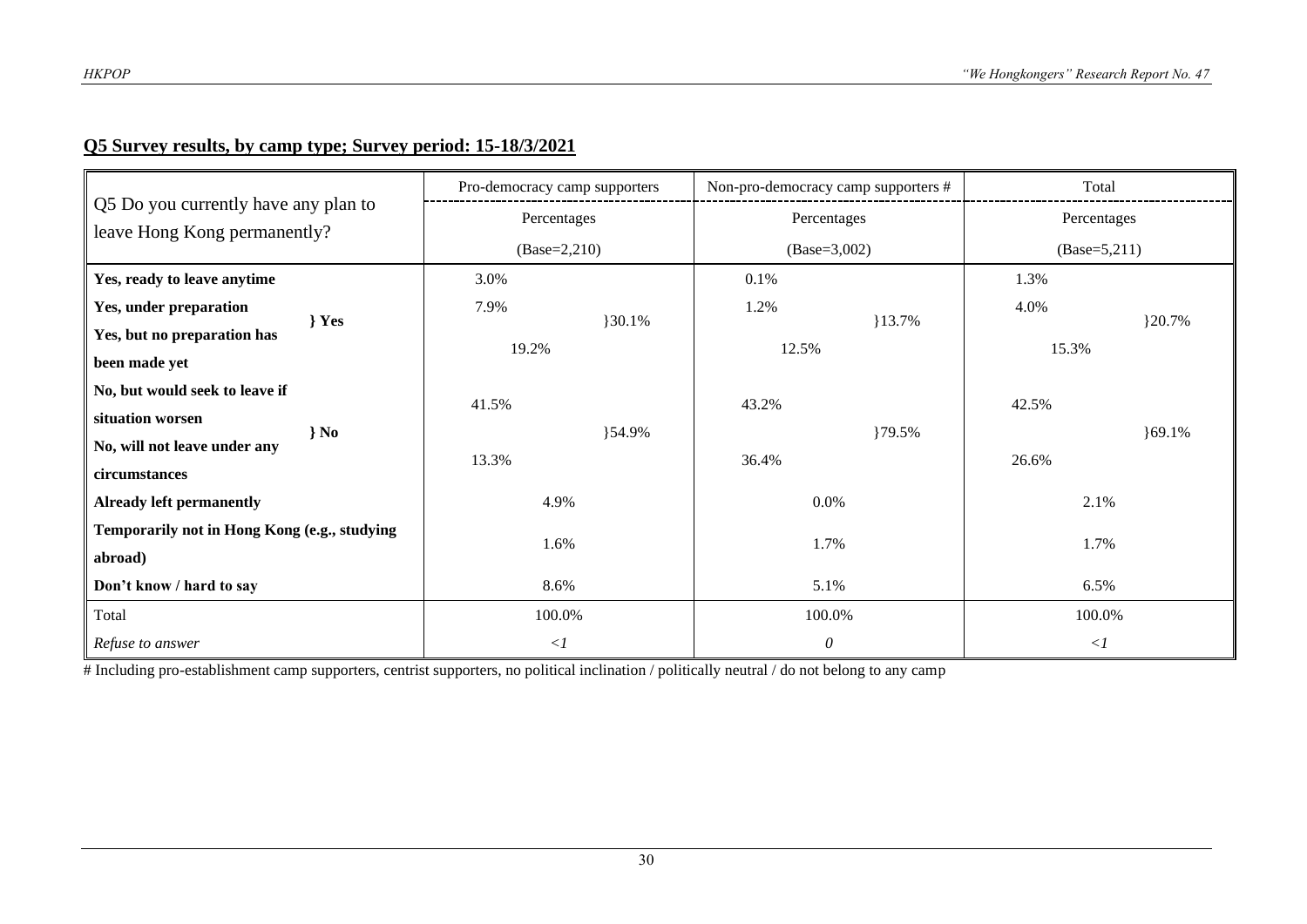#### **Q6 Survey results, by camp type; Survey period: 15-18/3/2021**

| Q6 Worsening of condition in which of the  | Pro-democracy camp supporters | Non-pro-democracy camp supporters # | Total          |
|--------------------------------------------|-------------------------------|-------------------------------------|----------------|
| following aspects would have the strongest | Percentages                   | Percentages                         | Percentages    |
| effect of causing you to seek to leave     |                               |                                     |                |
| Hong Kong permanently? *                   | $(Base=1,808)$                | $(Base=1,910)$                      | $(Base=3,718)$ |
| <b>Personal freedom</b>                    | 51.9%                         | 24.6%                               | 37.9%          |
| <b>Personal standard of living</b>         | 6.4%                          | 15.8%                               | 11.2%          |
| <b>Prospects of family members</b>         | 4.1%                          | 17.0%                               | 10.8%          |
| <b>Hong Kong's politics</b>                | 26.5%                         | 8.5%                                | 17.3%          |
| Hong Kong's economic prospects             | 0.6%                          | 11.1%                               | $6.0\%$        |
| <b>Others</b>                              | 1.1%                          | 3.7%                                | 2.4%           |
| Don't know / hard to say                   | 9.4%                          | 19.3%                               | 14.5%          |
| Total                                      | 100.0%                        | 100.0%                              | 100.0%         |
| Refuse to answer                           | $\langle$                     | $\langle$ 1                         | $\langle$      |

# Including pro-establishment camp supporters, centrist supporters, no political inclination / politically neutral / do not belong to any camp

\* Excluded those who answered "No, will not leave under any circumstances" or "Already left permanently" in Q5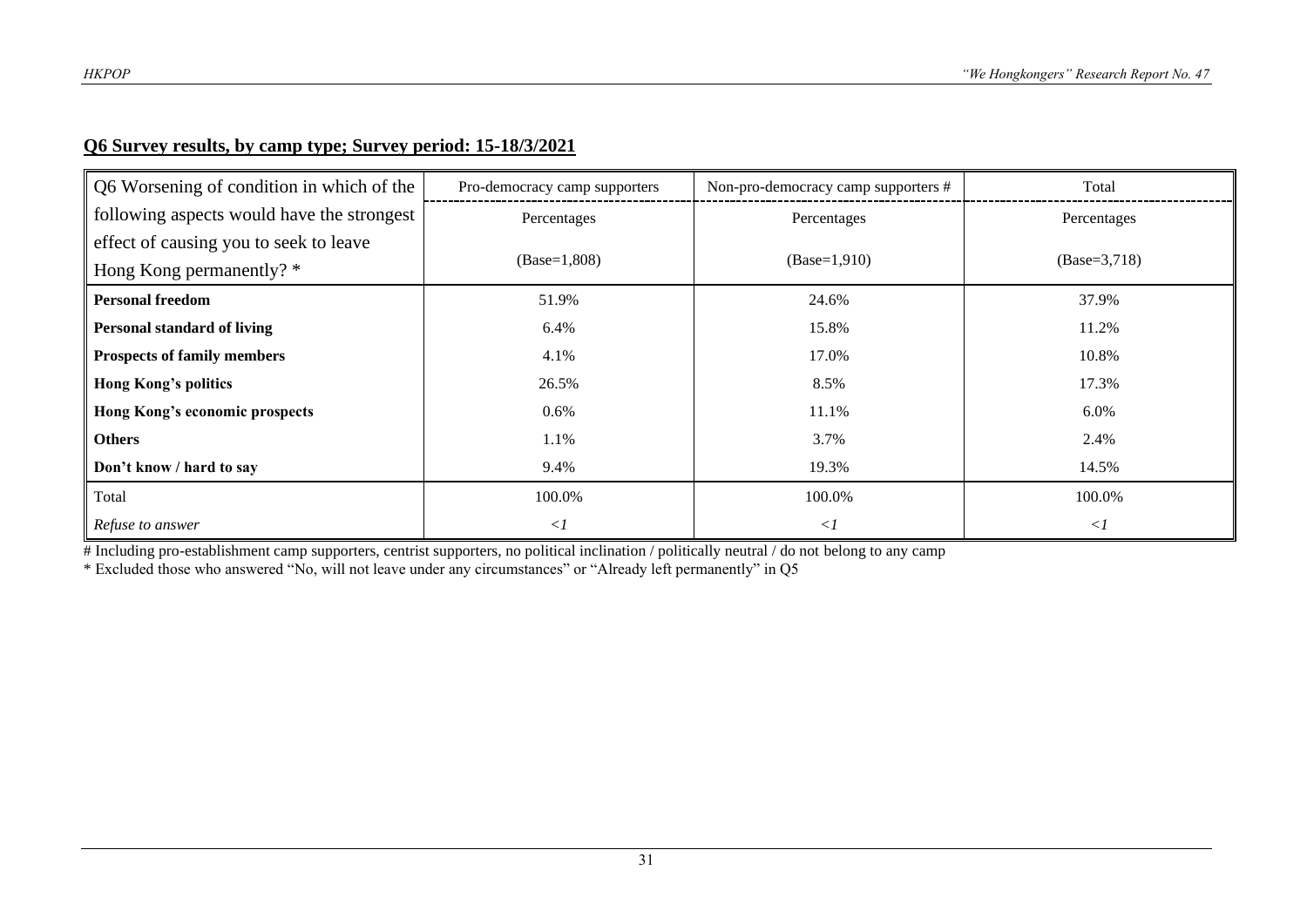#### **Appendix 4: Survey questionnaire (15-18/3/2021)**

## **HKPORI: We Hongkongers & Community Health Survey**

Hong Kong Public Opinion Research Institute is politically neutral, we welcome different opinions. All personal data will be kept strictly confidential. You can fill in the questionnaire again at any time to express your latest views, and your last submission will be collated. For enquiries, please email us at panel@pori.hk .

Last updated: xxxx-xx-xx xx:xx

Tentative next update: xxxx-xx-xx

\*Required

#### **(Registered member) Panel ID: \***

(Please do not alter the pre-filled ID)

 $\mathcal{L}_\text{max}$  , where  $\mathcal{L}_\text{max}$ 

 $\mathcal{L}_\text{max}$  , where  $\mathcal{L}_\text{max}$ 

#### **(Registered member) Invitation token: \***

(Please do not alter the pre-filled token)

#### **(New member) Please first register as a HKPOP Panel member at**

#### **https://www.pori.hk/panel.html?lang=en \***

- $\bigcirc$  Already registered as a member earlier (Please go to the survey platform by clicking on the designated hyperlink sent to you by email)
- $\bigcirc$  Have just registered as a member
- Not yet registered as a member, and will register after completing the survey (Please note: Your response will be removed if you have not yet successfully registered as a member at the time of data analysis)

#### **Eligibility Confirmation**

 $\mathcal{L}_\text{max}$ 

**(New member) Email used / will be used in registration: \***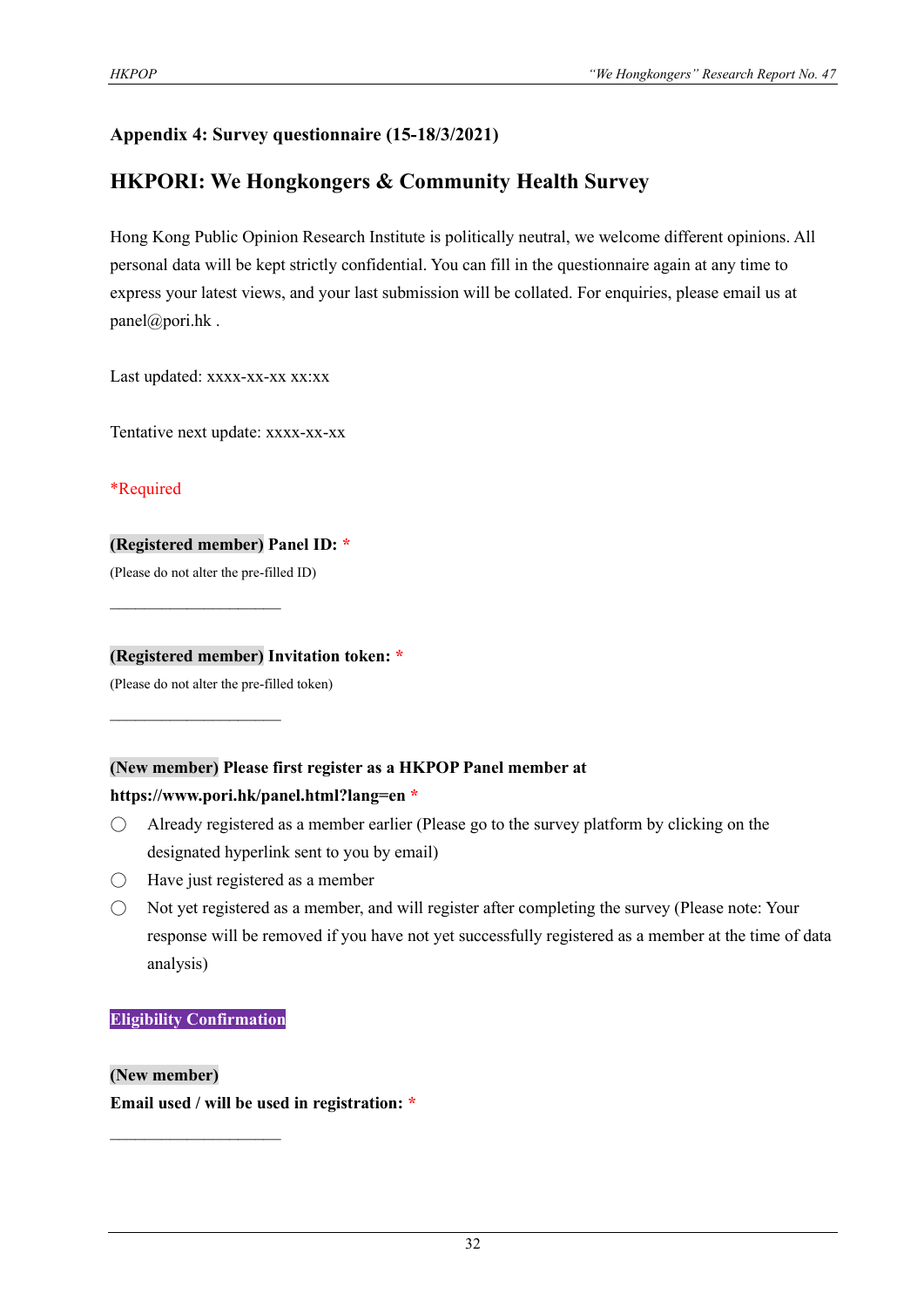#### **Are you a Hong Kong resident aged 12 or above? \***

- Yes
- No

#### **We Hongkongers**

#### **How confident are you in Hong Kong's political environment in future?**

- Very confident
- Somewhat confident
- Half-half
- Somewhat unconfident
- Very unconfident
- Don't know / hard to say

#### **How confident are you in the level of personal freedom enjoyed by Hong Kong people in future?**

- Very confident
- Somewhat confident
- Half-half
- Somewhat unconfident
- Very unconfident
- Don't know / hard to say

#### **How confident are you in Hong Kong's economic prospects?**

- Very confident
- Somewhat confident
- Half-half
- Somewhat unconfident
- Very unconfident
- Don't know / hard to say

#### **How confident are you in Mainland China's political environment in future?**

- Very confident
- Somewhat confident
- Half-half
- Somewhat unconfident
- Very unconfident
- Don't know / hard to say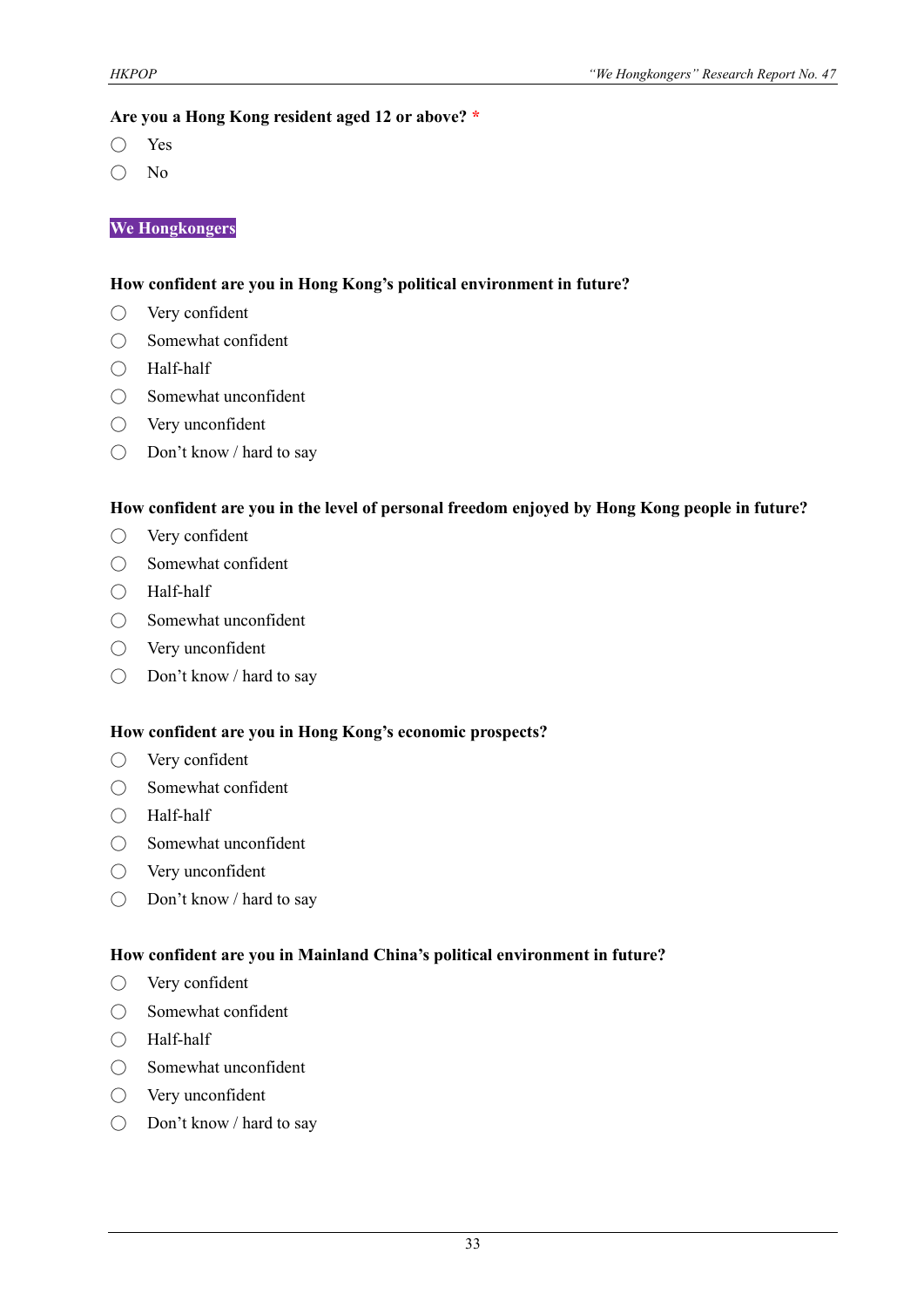#### **We Hongkongers**

#### **Do you currently have any plan to leave Hong Kong permanently?**

- Yes, ready to leave anytime
- Yes, under preparation
- Yes, but no preparation has been made yet
- $\bigcirc$  No, but would seek to leave if situation worsens to an unacceptable level
- $\bigcirc$  No, will not leave under any circumstances  $\rightarrow$  Skip the next question
- $\bigcirc$  Already left permanently  $\rightarrow$  Skip the next question
- $\bigcirc$  Temporarily not in Hong Kong (e.g., studying abroad)
- Don't know / hard to say

#### **We Hongkongers**

#### **Worsening of condition in which of the following aspects would have the strongest effect of causing you to seek to leave Hong Kong permanently?**

(Please choose the ONE answer closest to your thought)

- Personal freedom
- Personal standard of living
- Prospects of family members
- Hong Kong's politics
- Hong Kong's economic prospects
- Don't know / hard to say
- $\bigcirc$  Other: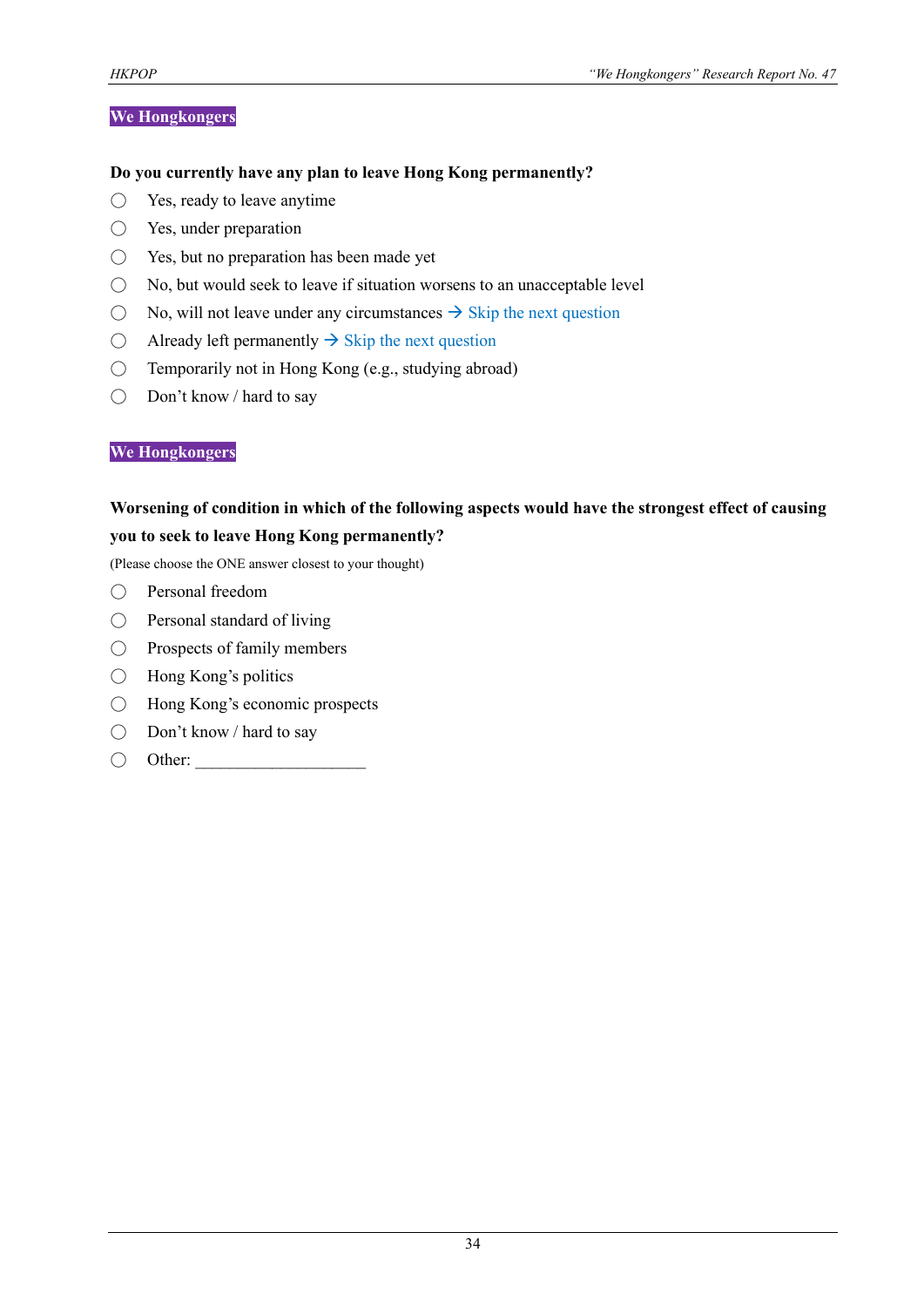#### **Community Health**

#### **How likely do you think it is that you will contract novel coronavirus pneumonia over the next one month?**

(Please select the closest answer. If you have another answer, please fill in the last item.)

- $\bigcirc$  0% chance (Certainly not)
- $\bigcirc$  0.001% chance (1 in 100,000)
- $\bigcirc$  0.01% chance (1 in 10,000)
- $\bigcirc$  0.1% chance (1 in 1,000)
- $\bigcirc$  1% chance (1 in 100)
- $\bigcirc$  5% chance (1 in 20)
- $\bigcirc$  10% chance (1 in 10)
- 15% chance
- 20% chance
- 25% chance
- 30% chance
- 35% chance
- $\bigcirc$  40% chance
- 45% chance
- 50% chance
- 60% chance
- 70% chance
- 80% chance
- 90% chance
- 100% chance (Certainly will)
- Don't know / hard to say
- $\bigcirc$  Other:

#### **Community Health**

#### **Do you think the regulation prohibiting gatherings of more than a specific number of people in public places should be completely lifted unconditionally in Hong Kong?**

- $\bigcirc$  Yes, the ban should be lifted unconditionally  $\rightarrow$  Skip questions related to this regulation
- $\bigcirc$  No, it should depend on the epidemic situation
- Don't know / hard to say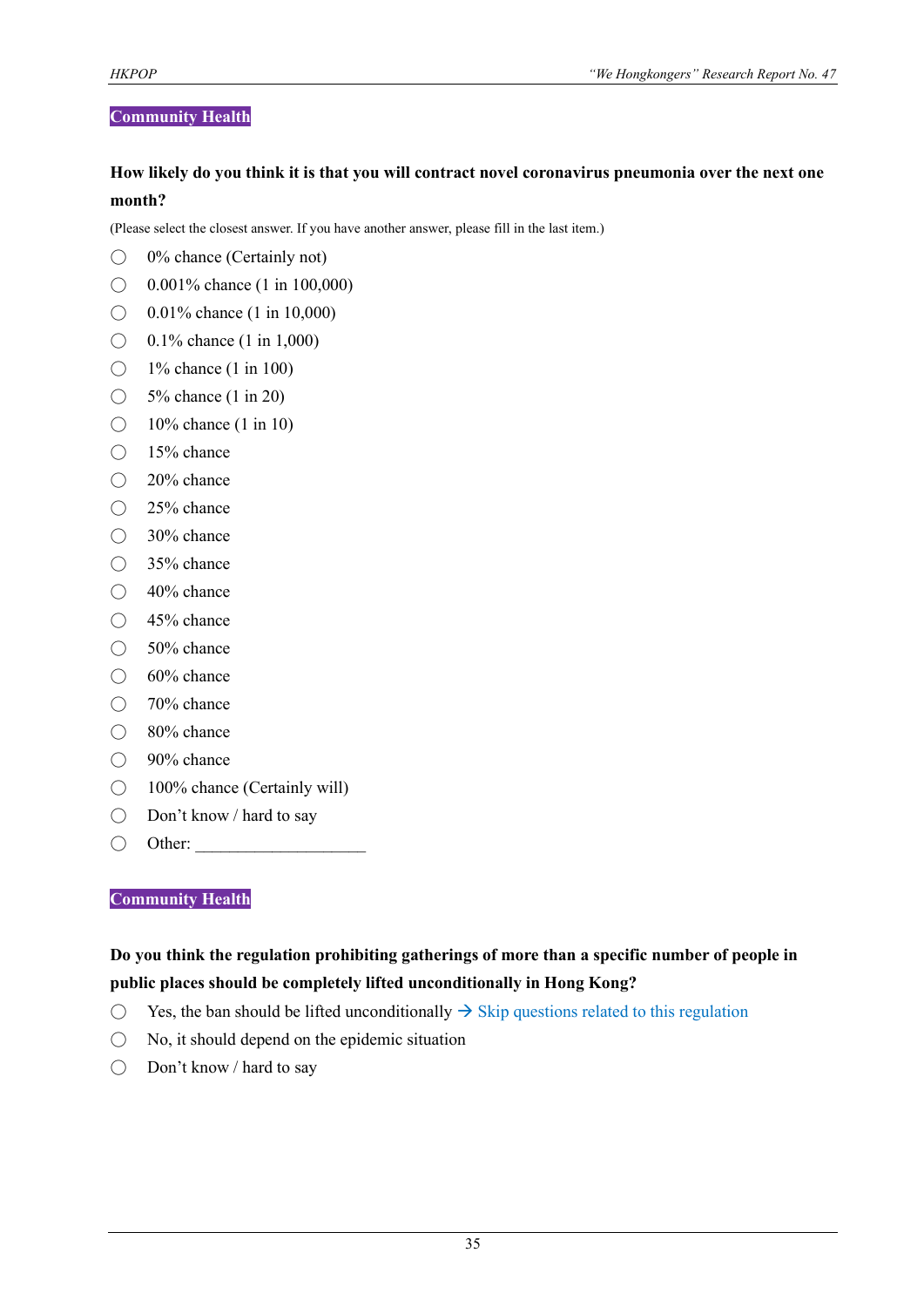#### **Community Health**

**How many consecutive days (the value of L mentioned before) with no more newly confirmed local case do you think there should be before it is appropriate to completely lift the regulation prohibiting gatherings of more than a specific number of people in public places?**

#### **Community Health**

 $\mathcal{L}_\text{max}$  , where  $\mathcal{L}_\text{max}$ 

**How many consecutive days (the value of N mentioned before) with no more newly confirmed local and imported case do you think there should be before it is appropriate to completely lift the regulation prohibiting gatherings of more than a specific number of people in public places?**

#### **Community Health**

 $\mathcal{L}_\text{max}$ 

 $\mathcal{L}_\text{max}$ 

 $\mathcal{L}_\text{max}$ 

 $\mathcal{L}_\text{max}$  , where  $\mathcal{L}_\text{max}$ 

**How many newly confirmed cases each day should there be before it would be appropriate to prohibit gatherings of more than 2 people? [The pandemic should be at its worst; For reference, there are 24 newly confirmed cases on March 14, 2021]**

(To opt for "don't know / hard to say", please input 99999)

**How many newly confirmed cases each day should there be before it would be appropriate to prohibit gatherings of more than 4 people? [The number of newly confirmed cases should be fewer than that in the previous question]**

(To opt for "don't know / hard to say", please input 99999)

**How many newly confirmed cases each day should there be before it would be appropriate to prohibit gatherings of more than 8 people? [The number of newly confirmed cases should be fewer than that in the previous question]**

(To opt for "don't know / hard to say", please input 99999)

**How many newly confirmed cases each day should there be before it would be appropriate to prohibit gatherings of more than 16 people? [The number of newly confirmed cases should be fewer than that in the previous question]**

(To opt for "don't know / hard to say", please input 99999)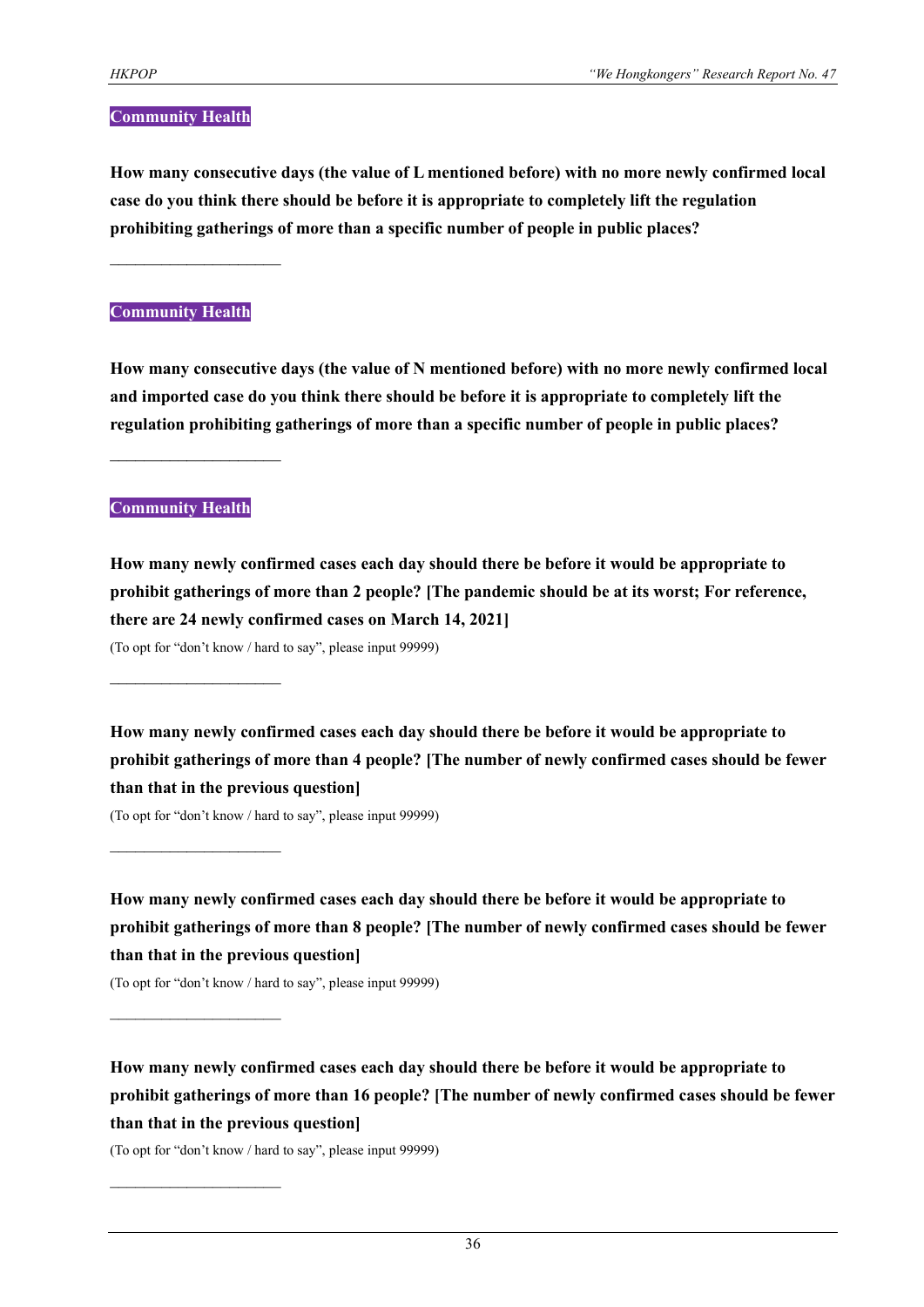**Please list combinations of [number of cases & number of people allowed in gatherings] that you think is appropriate in the field below:**

#### **Other Opinions**

#### **How satisfied or dissatisfied are you with the government's performance in handling novel coronavirus pneumonia?**

 $\mathcal{L}_\text{max}$  and  $\mathcal{L}_\text{max}$  and  $\mathcal{L}_\text{max}$  and  $\mathcal{L}_\text{max}$  and  $\mathcal{L}_\text{max}$  and  $\mathcal{L}_\text{max}$ 

- $\bigcirc$  Very much satisfied
- Somewhat satisfied
- Half-half
- Somewhat dissatisfied
- Very much dissatisfied
- Don't know / hard to say

**Please rate on a scale of 0 to 100 your extent of support to the Chief Executive Carrie Lam, with 0 indicating absolutely not supportive, 100 indicating absolutely supportive and 50 indicating halfhalf. How would you rate the Chief Executive Carrie Lam? [For weighting purposes only]** (To opt for "don't know / hard to say", please input 8888)

 $\mathcal{L}_\text{max}$ 

**Generally speaking, how satisfied or dissatisfied are you with the current political condition in Hong Kong?**

- Very much satisfied
- Somewhat satisfied
- Half-half
- Somewhat dissatisfied
- Very much dissatisfied
- Don't know / hard to say

#### **Generally speaking, how satisfied or dissatisfied are you with the current economic condition in Hong Kong?**

- Very much satisfied
- Somewhat satisfied
- Half-half
- Somewhat dissatisfied
- Very much dissatisfied
- Don't know / hard to say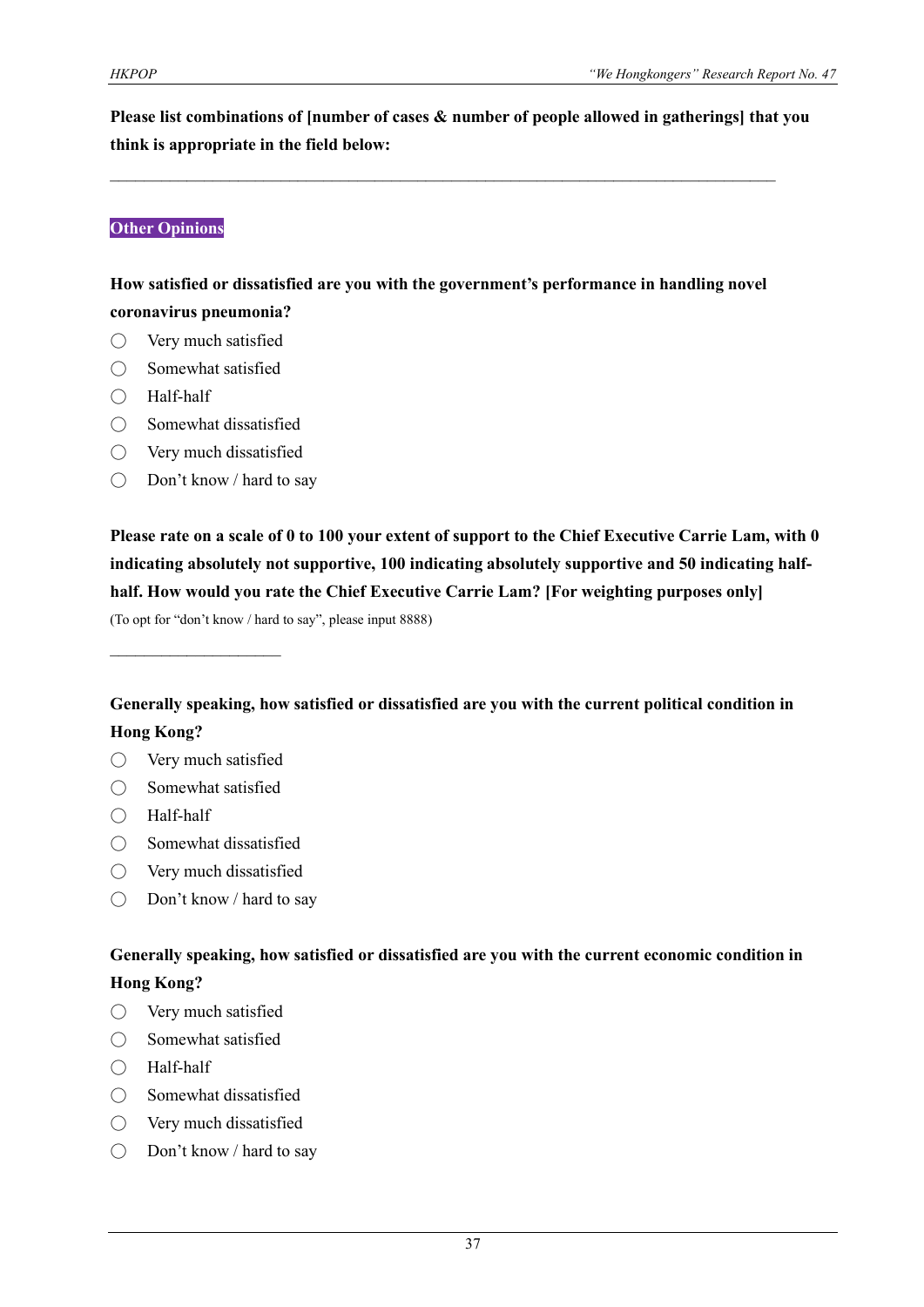#### **Generally speaking, how satisfied or dissatisfied are you with the current livelihood condition in Hong Kong?**

- Very much satisfied
- Somewhat satisfied
- Half-half
- Somewhat dissatisfied
- Very much dissatisfied
- Don't know / hard to say

#### **Other Opinions**

#### **Do you have any survey question to suggest for our surveys?**

(If you do not have any suggestion, please leave this space blank.)

#### **Do you have any needs which you want us to forward to your District Councillor or other persons you name here? (Please write down your contacts)**

 $\mathcal{L}_\mathcal{L} = \{ \mathcal{L}_\mathcal{L} = \{ \mathcal{L}_\mathcal{L} = \{ \mathcal{L}_\mathcal{L} = \{ \mathcal{L}_\mathcal{L} = \{ \mathcal{L}_\mathcal{L} = \{ \mathcal{L}_\mathcal{L} = \{ \mathcal{L}_\mathcal{L} = \{ \mathcal{L}_\mathcal{L} = \{ \mathcal{L}_\mathcal{L} = \{ \mathcal{L}_\mathcal{L} = \{ \mathcal{L}_\mathcal{L} = \{ \mathcal{L}_\mathcal{L} = \{ \mathcal{L}_\mathcal{L} = \{ \mathcal{L}_\mathcal{$ 

 $\mathcal{L}_\mathcal{L} = \{ \mathcal{L}_\mathcal{L} = \{ \mathcal{L}_\mathcal{L} = \{ \mathcal{L}_\mathcal{L} = \{ \mathcal{L}_\mathcal{L} = \{ \mathcal{L}_\mathcal{L} = \{ \mathcal{L}_\mathcal{L} = \{ \mathcal{L}_\mathcal{L} = \{ \mathcal{L}_\mathcal{L} = \{ \mathcal{L}_\mathcal{L} = \{ \mathcal{L}_\mathcal{L} = \{ \mathcal{L}_\mathcal{L} = \{ \mathcal{L}_\mathcal{L} = \{ \mathcal{L}_\mathcal{L} = \{ \mathcal{L}_\mathcal{$ 

(The request you make here is not part of our study, we simply want to bridge people who need help with people who can help.)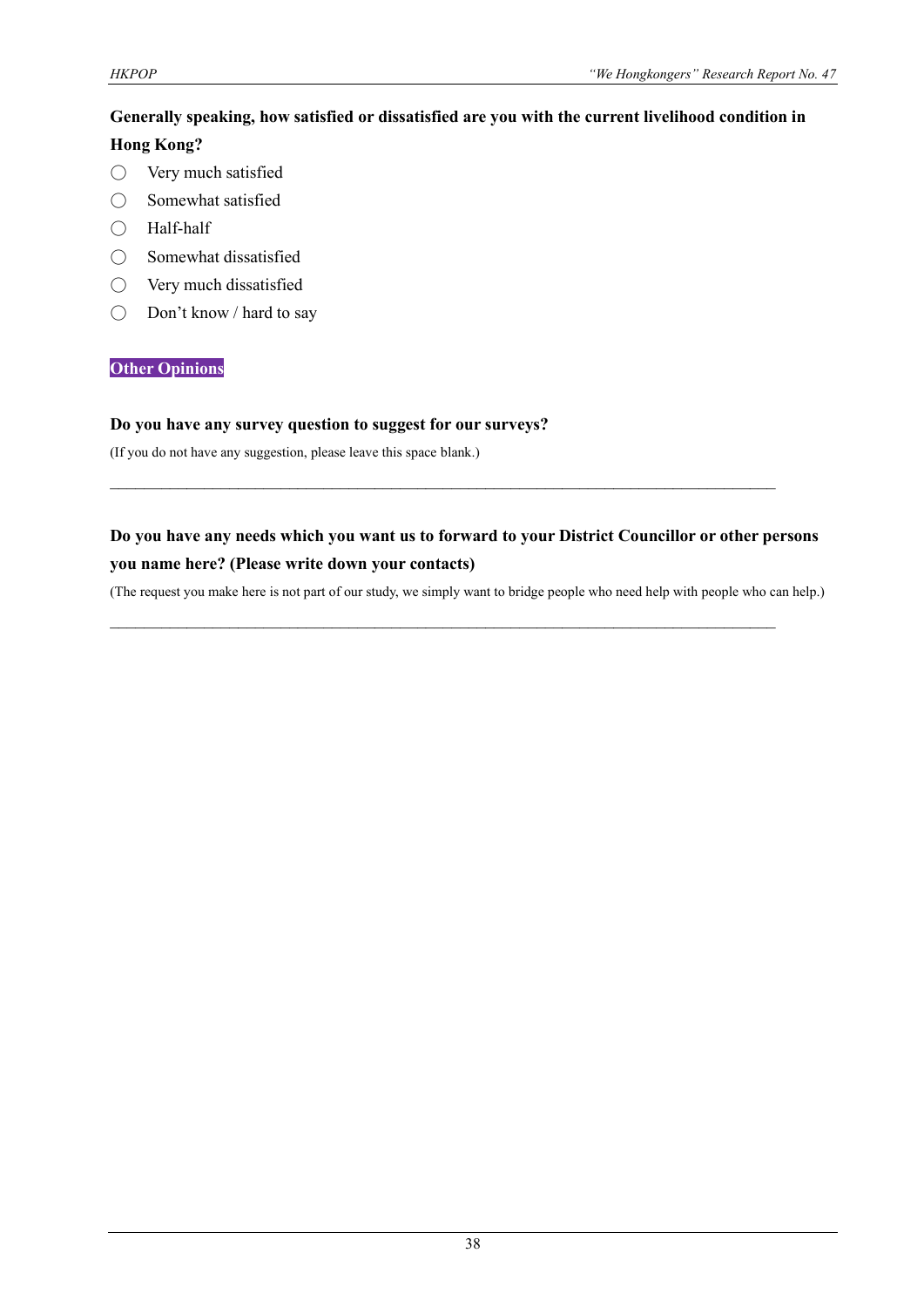#### **Personal Information (Registered member)**

**The following section is about personal information, including: gender, age, educational attainment, occupation, political inclination, area of residence, voting behaviour in the 2019 District Council Election. If you have already provided relevant information in the previous PopPanel survey series and have nothing to add or update, you may skip these questions. We will use the past data you provided in this survey series for analysis.**

- $\bigcirc$  I have already provided my personal information, and has nothing to add or update (skip questions on personal information)
- Provide / update personal information now

#### **Personal Information**

#### **Gender**

- Male
- Female
- Other

#### **Age**

#### **Age range**

(If prefer not to provide exact age)

 $\mathcal{L}_\text{max}$ 

- $O$  12 14
- $O$  15 17
- $\bigcirc$  18 19
- $\bigcirc$  20 24
- $\bigcirc$  25 29
- $\bigcirc$  30 34
- $\bigcirc$  35 39
- $\bigcirc$  40 44
- $O$  45 49
- $\bigcirc$  50 54
- $\bigcirc$  55 59
- $\bigcirc$  60 64
- $\bigcirc$  65 69
- 70 or above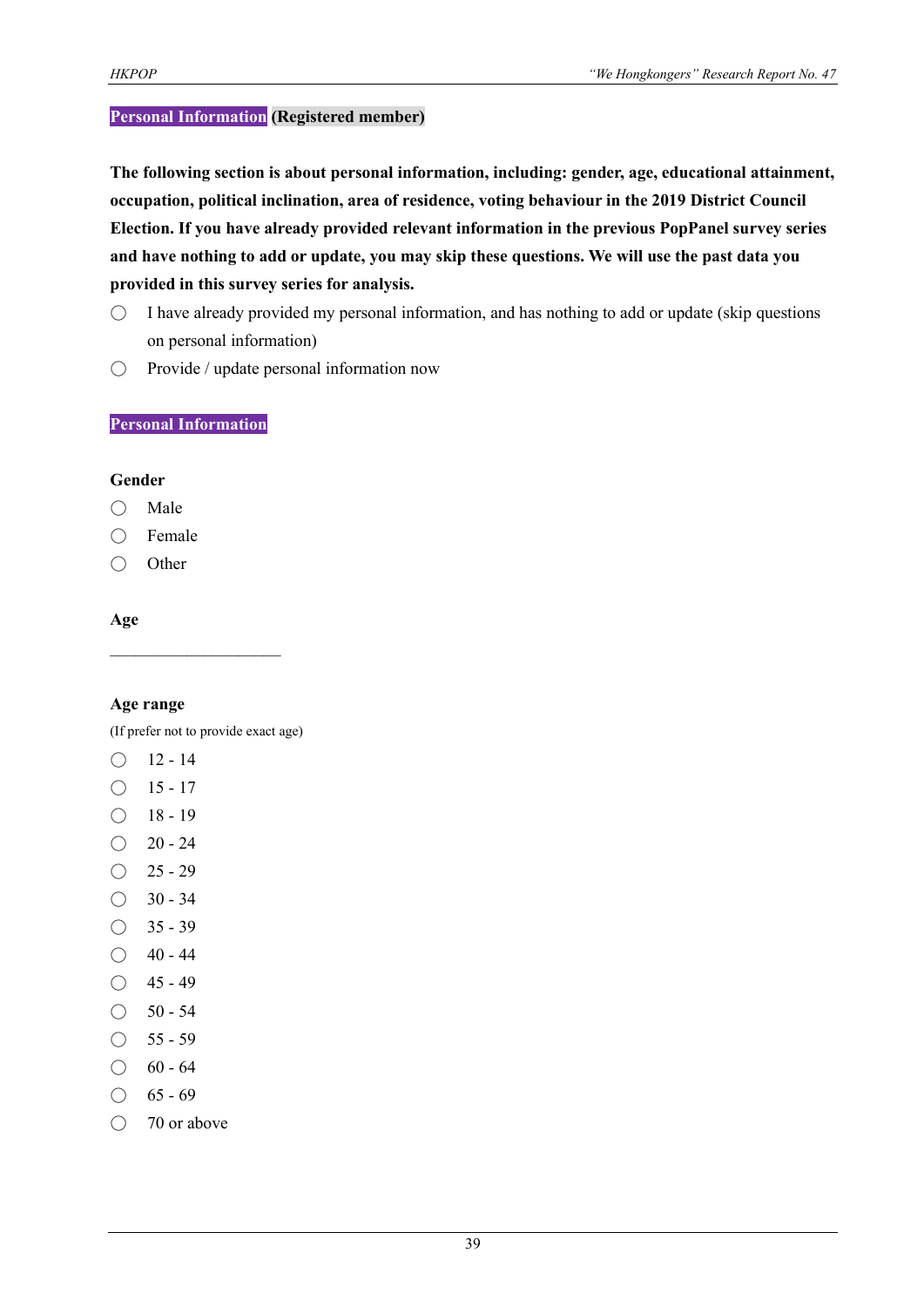#### **Educational attainment**

(The highest level attended, regardless of whether you have completed the course, including what you are attending)

- Primary or below
- Lower secondary (Secondary 1 to 3)
- $\bigcirc$  Upper secondary (Secondary 4 to 7 / DSE / Yi Jin)
- Tertiary: non-degree course (including diploma / certificate / sub-degree course)
- Tertiary: bachelor degree course
- Tertiary: postgraduate school or above

#### **Occupation**

(Owner / self-employed / freelance / part time / civil servant are not valid answers, please answer according to the job nature or content)

- Administrator and professional
- Clerical and service worker
- Production worker
- Student
- Home-maker / housewife
- Retired person
- Unemployed / between jobs / other non-employed
- $\bigcirc$  Other:

#### **Which of the following best describes your political inclination?**

- Localist
- Pro-democracy camp
- Centrist
- Pro-establishment camp
- $\bigcirc$  No political inclination / politically neutral / do not belong to any camp
- Don't know / hard to say
- $\bigcirc$  Other: